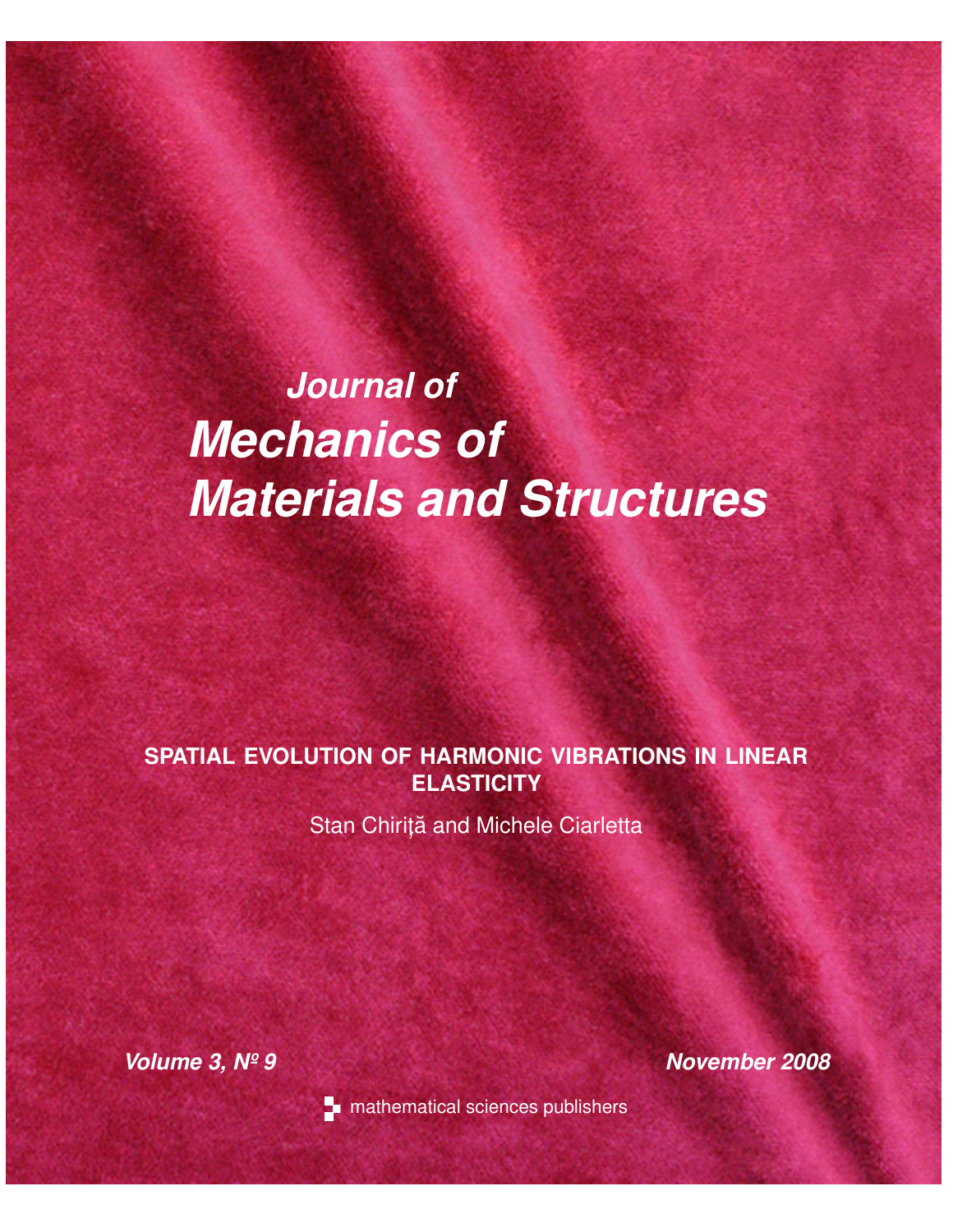#### JOURNAL OF MECHANICS OF MATERIALS AND STRUCTURES Vol. 3, No. 9, 2008

## SPATIAL EVOLUTION OF HARMONIC VIBRATIONS IN LINEAR ELASTICITY

#### STAN CHIRITĂ AND MICHELE CIARLETTA

In the present paper we consider a prismatic cylinder occupied by an anisotropic homogeneous compressible linear elastic material that is subject to zero body force and zero displacement on the lateral boundary. The elasticity tensor is strongly elliptic and the motion is induced by a harmonic time–dependent displacement specified pointwise over the base. We establish some spatial estimates for appropriate cross–sectional measures associated with the harmonic vibrations that describe how the corresponding amplitude evolves with respect to the axial distance at the excited base. The results are established for finite as well as for semi-infinite cylinders (where alternatives results of Phragmén-Lindelöf type are obtained) and the exciting frequencies can take appropriate low and high values. In fact, for the low frequency range the established spatial estimates are of exponential type, while for the high frequency range the spatial estimates are of a certain algebraic type.

### 1. Introduction

In the construction of buildings, bridges, aircraft, nuclear reactors and automobiles, the engineer must determine the depth to which local stresses, such as those produced by fasteners and at joints, or vibrations can penetrate girders, I-beams, braces and other similar structural elements. The determination of the extent of local or edge effects in structural systems allows the engineer to have a clear distinction between the global structure (where strength of materials approximations can be used) and the local excited portions which require a separate and more elaborate analysis based on some exact theories as that of linear elasticity. The standard procedure used in engineering practice [to determine the extent of l](#page-18-0)ocal stresses [o](#page-18-1)[r edge](#page-18-2) effects is based on some form of the celebrated Saint Venant principle. A comprehensive surveys of contemporary research concerning Saint Venant p[rinciple can b](#page-18-3)[e foun](#page-18-4)d in [Horgan and Knowles 1983; Horgan 1989; 1996].

[As regards el](#page-18-0)astic vibrations, it was observed in these papers that high frequency effects might be expected to propagate with little spatial attenuation (see also [Boley 1955; 1960]). It is outlined in [Horgan and Knowles 1983] that one would not expect to find unq[ualifie](#page-18-5)d decay estimates of the kind concerning Saint–Venant's principle in problems involving elastic wave propagation, even if the end loads are self-equilibrated at each instant. In this connection, Flavin and Knops [1987] have carried out an analysis of spatial decay for certain damped acoustic and elastodynamic problems in the low frequency range which substantiates the early work of Boley. These results are extended to linear anisotropic

.

*Keywords:* spatial behavior, harmonic vibrations, linear elasticity, strongly elliptic elasticity tensor.

Chirită's work was supported by Romanian Ministry of Education and Research, CNCSIS Grant code ID-401, Contract no. 15/28.09.2007.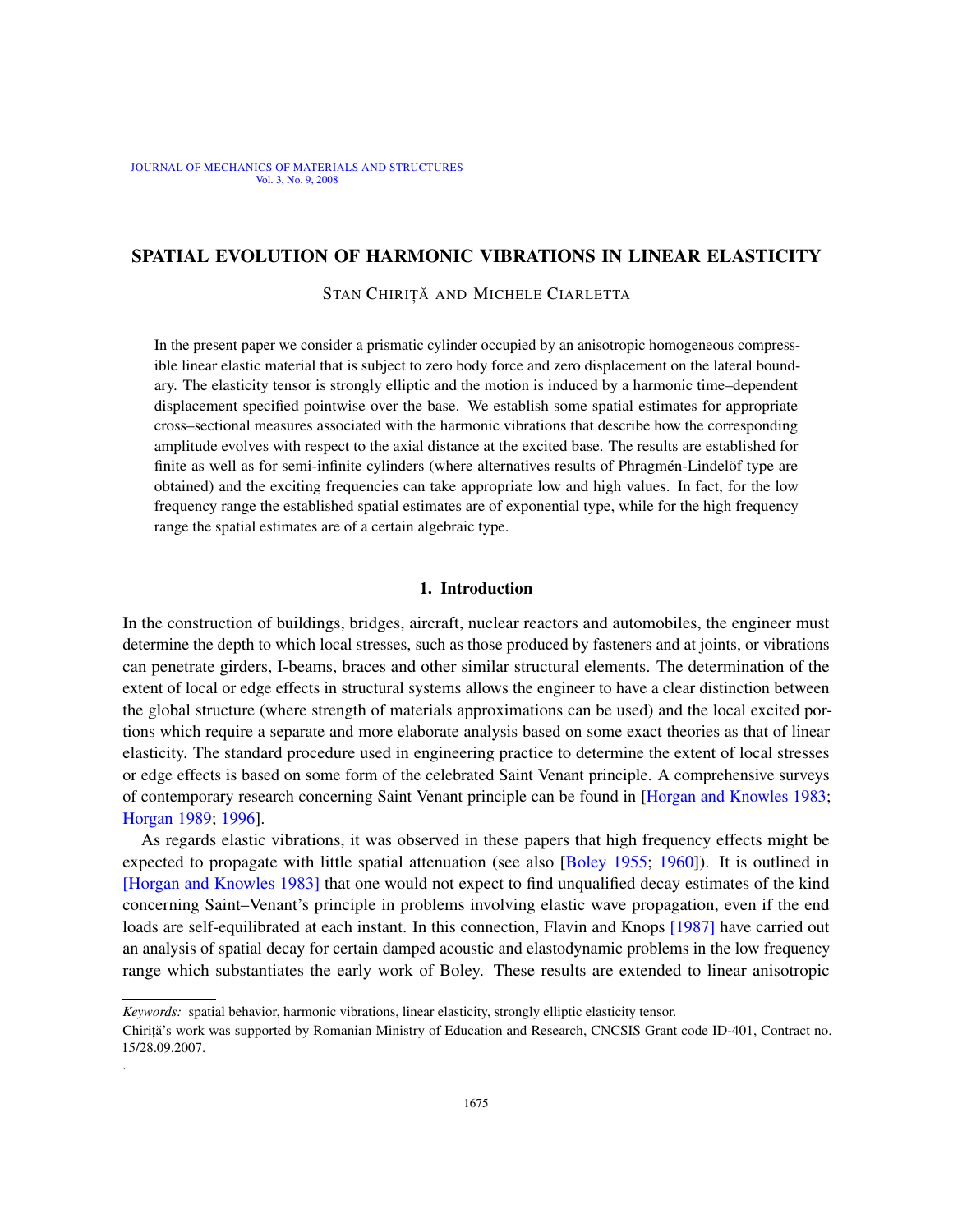materials in [Flavin et al. 1990]. It should be noted that all of the investigations mentioned in the foregoing were concerned with elastic materials having a positive definite elasticity tensor.

In the present paper we address the question of spatial behavior of the harmonic vibrations in an anisotropic elastic cylinder under the condition of s[trong](#page-18-5) [ellipti](#page-18-6)city for the elasticity tensor. In this respect, for vibrations in the low frequency range, our expected results describe exponential spatial estimates similar with those previously established by Flavin et al. [1987; 1990]. Moreover, for harmonic vibrations with appropriate high frequencies, the present results predict some algebraic spatial estimates, confirming the foregoing observations made by Boley in related context.

We consider a prismatic cylinder occupied by an anisotropic linear elastic material and subjected to zero body force and zero lateral boundary data and zero initial conditions. The motion is induced by a harmonic time–dependent displacement specified pointwise over the base and the other end is subjected to zero displacement (when a cylinder of finite extent is considered, to say). The elasticity tensor is assumed to be strongly elliptic and so a very large class of anisotropic elastic materials is considered, including those new materials with extreme and unusual physical properties like negative Poisson's ratio (that is, so called auxetic materials).

The primary purpose of the present paper is to examine how the amplitude of the harmonic vibration evolves with respect to the axial variable. To this end we associate with the amplitude of the harmonic vibration in concern, an appropriate cross–sectional integral function and further we prove that the strong ellipticity conditions assure that it is an acceptable measure. This is possible thanks to some appropriate auxiliary identities relating the amplitude of the harmonic vibrations. For these measures we are able to establish some differential inequalities whose integration allows us to obtain spatial estimates describing the spatial behavior of the amplitude in concern. In fact, when an identity of conservation energy type is used then certain exponential spatial estimates are obtained for all frequencies lower than a critical value. When a Rellich identity is involved then certain type of algebraic spatial estimates are established for appropriate high frequencies. All results are illustrated for transversely isotropic materials as well as for the rhombic systems.

#### <span id="page-2-0"></span>2. Formulation of the problem

Consider a prismatic cylinder  $B \subset \mathbb{R}^3$  whose bounded uniform cross–section  $D \subset \mathbb{R}^2$  has piecewise continuously differentiable boundary ∂D. The origin of a rectangular Cartesian coordinate system is located in the cylinder's base and the positive *x*3−axis is directed along that of the cylinder. It is convenient to introduce the further abbreviation

$$
B_z = \{x \in B : z > x_3\}
$$
 (2.1)

and, moreover, we employ  $D(x_3)$  to indicate that relevant quantities are to be evaluated over the cross– section whose distance from the origin is *x*3.

The cylinder is o[ccupied by an](#page-18-7) anisotropic compressible elastic material and is subject to a deformation in which the displacement field  $u(x, t)$  is a smooth function satisfying the requirements of the classical dynamical theory of elasticity [Gurtin 1972]. The corresponding stress tensor  $S(x, t)$  has Cartesian components given by

$$
S_{rs} = C_{rsmn}\varepsilon_{mn},\tag{2.2}
$$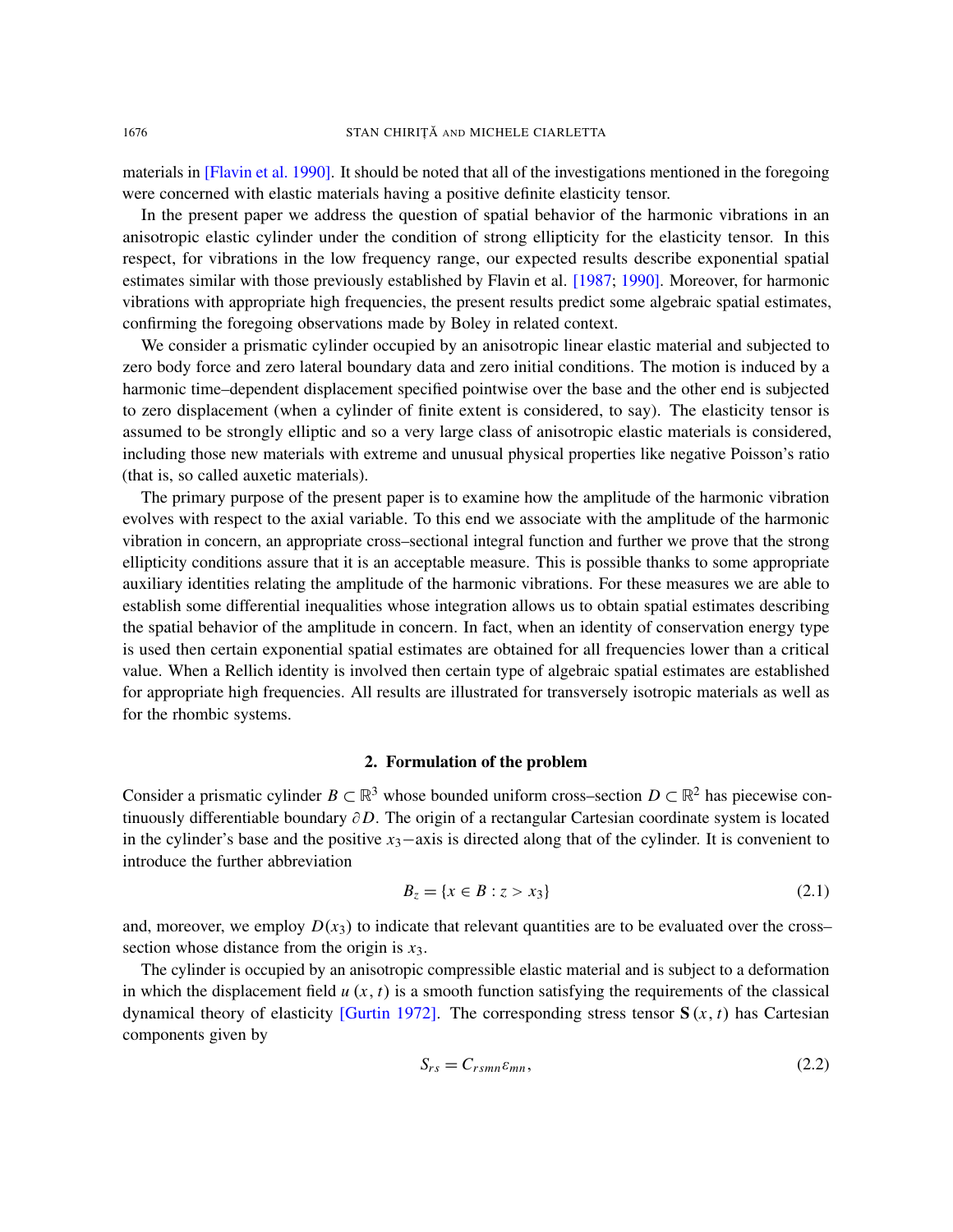where

$$
\varepsilon_{mn} = \frac{1}{2} \left( u_{m,n} + u_{n,m} \right) \tag{2.3}
$$

are the components of the strain tensor. Moreover, the constant elasticities  $C_{rsmn}$  possess the symmetries

<span id="page-3-6"></span><span id="page-3-1"></span>
$$
C_{rsmn} = C_{mnrs} = C_{srmn},\tag{2.4}
$$

and satisfy the strong ellipticity condition

$$
C_{rskl}m_r m_k n_s n_l > 0 \quad \text{for all nonzero vectors } (m_1, m_2, m_3), (n_1, n_2, n_3). \tag{2.5}
$$

The cylinder is set in motion subject to a pointwise prescribed base harmonic time–dependent displacement, zero body–force and zero displacement on the lateral surface and the other end (when a finite cylinder is considered). Furthermore, the prescribed displacement is such that a classical solution exists on the interval  $[0, \infty)$ . Consequently, the problem to be considered is specified by

$$
(C_{rsk}u_{k,l})_{,r} = \rho \ddot{u}_s, \quad (x,t) \in B \times [0,\infty), \tag{2.6}
$$

$$
u_r(x,0) = u_r^0(x), \quad \dot{u}_r(x,0) = \dot{u}_r^0(x), \quad x \in B,
$$
\n(2.7)

$$
u_r(x,t) = 0, \quad (x,t) \in \partial D \times [0,L] \times [0,\infty), \tag{2.8}
$$

$$
u_r(x, t) = f_r(x_1, x_2) e^{i\omega t}, \quad (x, t) \in D(0) \times [0, \infty), \tag{2.9}
$$

$$
u_r(x, t) = 0, \quad (x, t) \in D(L) \times [0, \infty), \tag{2.10}
$$

<span id="page-3-0"></span>in the case where *L* is finite (say). In the limiting case  $L \to \infty$  a condition of the type (2.10) is unnecessary. In the above relations we have used a superposed dot for denoting differentiation with respect to time and a subscript comma indicates partial differentiation. Moreover,  $\rho$  is the constant positive mass density,  $\omega$ is a positive constant (frequency of vibration),  $u_r^0(x)$ ,  $\dot{u}_r^0(x)$  and  $f_r(x_1, x_2)$  are prescribed differentiable f[unction](#page-3-1)[s comp](#page-3-0)atible with the initial and lateral boundary conditions and  $i = \sqrt{-1}$  is the complex unit. We are interested in the study of the spatial behavior of the solution  $u_r$  of the above initial boundary value problem  $(2.6)$ – $(2.10)$ .

To this end we use the decomposition

<span id="page-3-2"></span>
$$
u_r = U_r(x, t) + v_r(x) e^{i\omega t},
$$
\n(2.11)

<span id="page-3-5"></span><span id="page-3-3"></span>where  $U_r$  (transient solution) satisfies the above initial boundary value problem with null boundary conditions and appropriate initial conditions, while  $v_r$  satisfies the boundary value problem

$$
\left(C_{rsk}v_{k,l}\right)_{,r} + \rho\omega^2v_s = 0, \quad x \in B,\tag{2.12}
$$

$$
v_r(x) = 0, \quad x \in \partial D \times [0, L], \tag{2.13}
$$

$$
v_r(x) = f_r(x_1, x_2), \quad x \in D(0), \tag{2.14}
$$

$$
v_r(x) = 0, \quad x \in D(L), \tag{2.15}
$$

[in the case where](#page-18-8) *L* is finite[.](#page-19-0)

We note that the spatial behavior of the transient solution  $U_r$  can be described by the methods developed in [Chirit<sub>a</sub> and Ciarletta 1999; Tibullo and Vaccaro 2008]. The exponential spatial decay of

<span id="page-3-4"></span>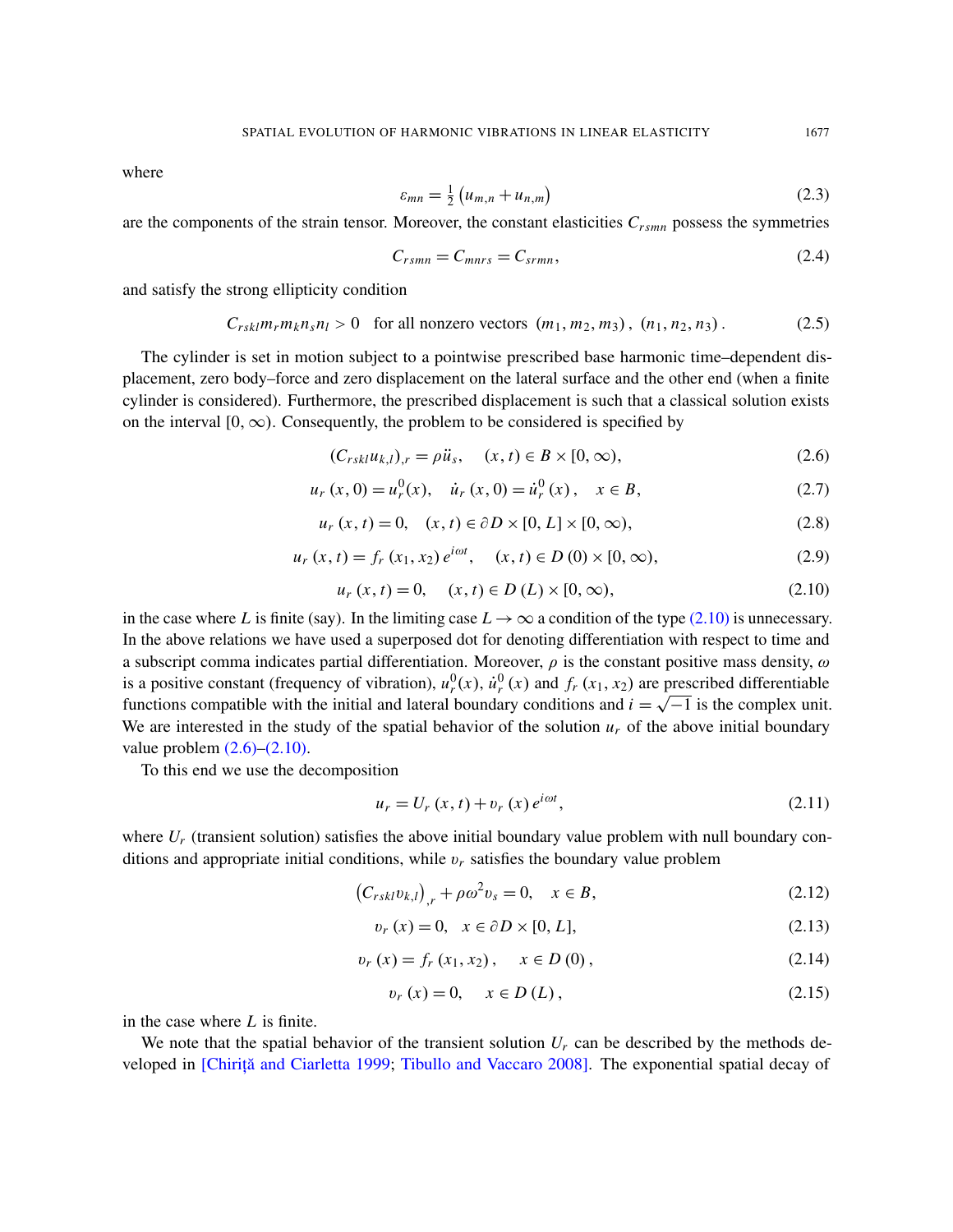the amplitude  $v_r$  of the forced oscillation has been established in [Flavin and Knops 1987; Flavin et al. 1990; Knops 1991] for isotropic and anisotropic elastic materials with a positive definite elasticity tensor, pr[ovided the exciting frequency](#page-18-10) is less than a certain critical value. Considering an appropriate region filled with an isotropic elastic material an algebraical spatial decay of the amplitude of vibration has been established in [Chirita and Quintanilla 1996] under the assumption that the elasticity tensor is positive definite and without any restriction upon the frequency of vibration.

The main purpose of this paper consists of studying how the amplitude of harmonic vibration evolves with respect to the axial distance at the excited base, provided the strong ellipticity condition is assumed for the elasticity tensor. Under such hypotheses we will establish some appropriate algebraic and exponential spatial estimates describing the spatial decay of the amplitude of harmonic vibration. In fact, for all frequencies lower than a certain critical value we are able to establish exponential estimates describing how the amplitude evolves with the distance to the excited end. While, for all frequencies greater than an appropriate critical value, we can establish spatial estimates describing a specific algebraical behavior of the amplitude. Moreover, some a[lternativ](#page-3-2)es of Phragmén–Lindel of type are established for the semiinfinite cylinder.

Since the coefficients in the differential system  $(2.12)$  are real numbers, we can assume that  $v_r$  are real functions. Otherwise, we can proceed with the same method for the real part as well as for the imaginary part of  $v_r$ . So in what follows we shall consider the solution  $v_r$  to be real functions.

#### [3](#page-3-2). Some auxiliary iden[tities](#page-3-2)

Before proceeding to derive *a priori* estimates for a solutio[n to equations](#page-18-11) (2.1[2\)–\(2.15\), we](#page-18-12) need some [au](#page-18-12)xiliary identities concerning the equations  $(2.12)$ , with the lateral boundary condition  $(2.13)$ . Some of these are achieved via some Rellich–like identities (used for example in [Chirita et a[l. 2006](#page-3-3); Chirita and Ciarletta 2008]).

<span id="page-4-0"></span>Theorem 1. *Let* v*<sup>r</sup> be a solution of the boundary value problem defined by relations* (2.12) *and* (2.13)*. Then*

$$
\int_{D(x_3)} \left( C_{rsmn} v_{r,s} v_{m,n} - \rho \omega^2 v_s v_s \right) da = \frac{d}{dx_3} \int_{D(x_3)} C_{3smn} v_{m,n} v_s da. \tag{3.1}
$$

*Proof.* We form the identity

<span id="page-4-1"></span>
$$
\int_{D(x_3)} v_s \left( \left( C_{rsmn} v_{m,n} \right)_{,r} + \rho \omega^2 v_s \right) da = 0. \tag{3.2}
$$

Now integrate by parts in succession and use the boundary condition (2.13) to find (3.1).  $\Box$ 

Theorem 2. *Let* v*<sup>r</sup> be a solution of the boundary value problem defined by* (2.12) *and* (2.13)*. Then*

$$
\frac{1}{2} \int_{D(x_3)} \left( C_{rsmn} v_{r,s} v_{m,n} - 3 \rho \omega^2 v_s v_s \right) da
$$
\n
$$
= -\frac{d}{dx_3} \int_{D(x_3)} \left( x_\rho C_{3smn} v_{s,\rho} v_{m,n} + \frac{1}{2} x_3 \left( C_{r3m3} v_{r,3} v_{m,3} - C_{ram\beta} v_{r,\alpha} v_{m,\beta} + \rho \omega^2 v_s v_s \right) \right) da
$$
\n
$$
- \int_{\partial D(x_3)} \frac{1}{2} x_\rho n_\rho C_{ram\beta} n_a n_\beta \frac{\partial v_r}{\partial n} \frac{\partial v_m}{\partial n} ds, \quad (3.3)
$$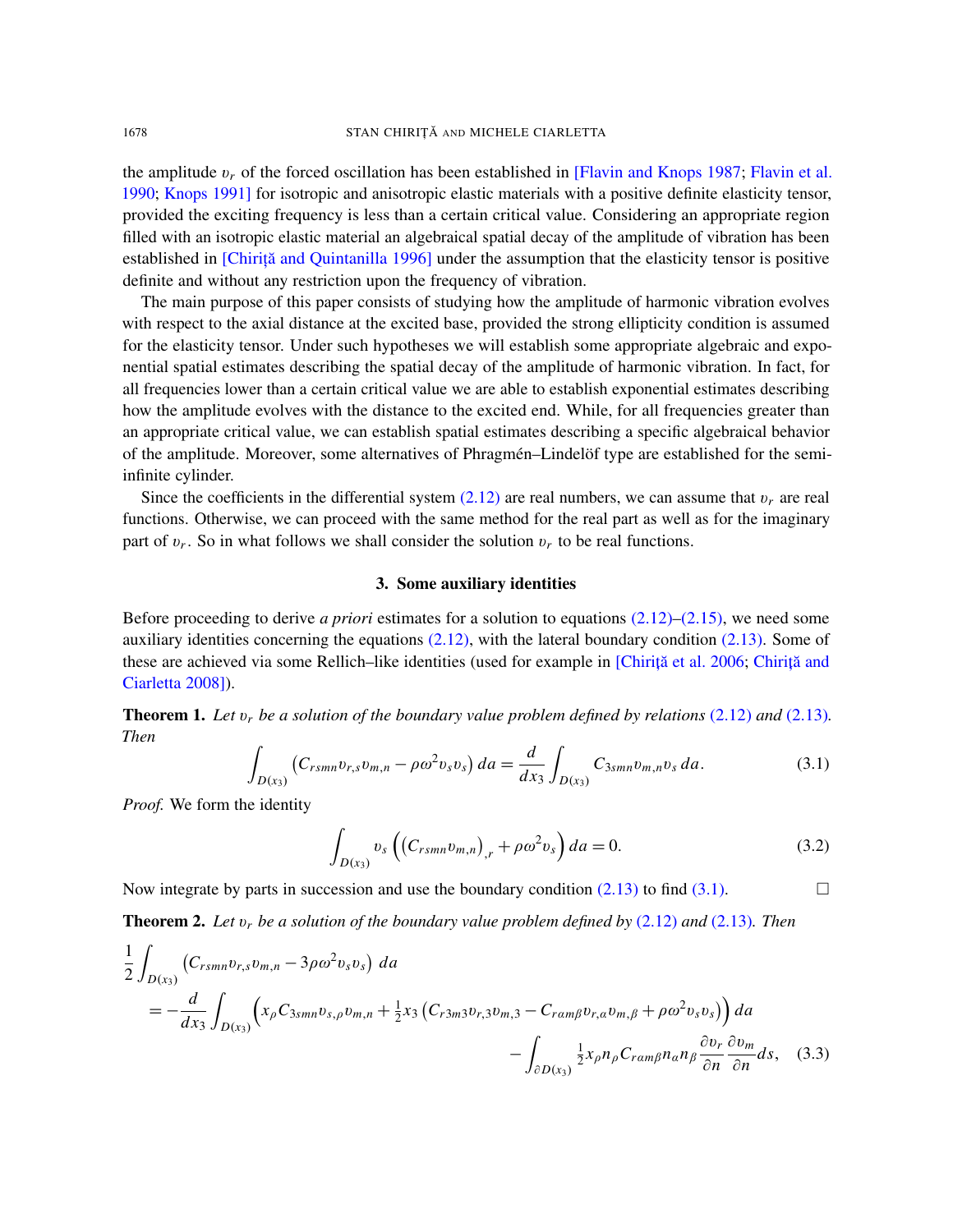*where n*<sup>α</sup> *are the components of the outward unit normal vector to* ∂ *D and* ∂/∂*n represents the normal derivative.*

*Proof.* We start with the identity

$$
\int_{D(x_3)} x_p v_{s,p} \left( \left( C_{rskl} v_{k,l} \right)_{,r} + \rho \omega^2 v_s \right) da = 0 \tag{3.4}
$$

which can be written as

<span id="page-5-0"></span>
$$
\int_{D(x_3)} \left( C_{rsmn} v_{r,s} v_{m,n} + x_p \left( \frac{1}{2} C_{rsmn} v_{r,s} v_{m,n} \right)_{,p} - x_p \left( \frac{1}{2} \rho \omega^2 v_s v_s \right)_{,p} \right) da
$$
\n
$$
= \int_{D(x_3)} \left( x_p C_{rsmn} v_{m,n} v_{s,p} \right)_{,r} da; \quad (3.5)
$$

moreover,

$$
\frac{1}{2} \int_{D(x_3)} \left( C_{rsmn} v_{r,s} v_{m,n} - 3 \rho \omega^2 v_s v_s \right) da = - \int_{D(x_3)} \left( x_p v_{r,p} C_{rsmn} v_{m,n} \right)_{,s} da \n+ \int_{D(x_3)} \left( \frac{1}{2} x_p C_{rsmn} v_{r,s} v_{m,n} \right)_{,p} da - \int_{D(x_3)} \left( \frac{1}{2} x_p \rho \omega^2 v_r v_r \right)_{,p} da. \tag{3.6}
$$

Using the divergence theorem and  $(2.13)$ , we obtain from  $(3.6)$ 

$$
\frac{1}{2} \int_{D(x_3)} \left( C_{rsmn} v_{r,s} v_{m,n} - 3 \rho \omega^2 v_s v_s \right) da
$$
\n
$$
= -\frac{d}{dx_3} \int_{D(x_3)} \left( C_{3smn} v_{m,n} x_p v_{s,p} - \frac{1}{2} x_3 \left( C_{rsmn} v_{r,s} v_{m,n} - \rho \omega^2 v_s v_s \right) \right) da
$$
\n
$$
+ \int_{\partial D(x_3)} \left( \frac{1}{2} x_\rho n_\rho C_{rsmn} v_{r,s} v_{m,n} - x_p v_{r,p} C_{r\rho mn} v_{m,n} n_\rho \right) ds. \quad (3.7)
$$

At this point we note that the boundary condition  $(2.13)$  implies

<span id="page-5-3"></span><span id="page-5-2"></span><span id="page-5-1"></span>
$$
v_{r,3} = 0, \quad x \in \partial D \times [0, L]. \tag{3.8}
$$

Moreover, we write  $v_{r,\alpha}$  [on th](#page-3-3)e curve  $\partial D(x_3)$  as  $v_{r,\alpha} = n_\alpha (\partial v_r/\partial n) + \tau_\alpha (\partial v_r/\partial \tau)$ , where  $\tau_\alpha$  are the components of the tangential unit vector,  $\partial/\partial n$  is the normal derivative and  $\partial/\partial \tau$  is the tangential derivative. In view of the boundary condition (2.13) we have  $(\partial v_r / \partial \tau) = 0$  on  $\partial D(x_3)$  and hence we deduce that  $v_{r,a} = n_a$  ( $\partial v_r / \partial n$ ) on  $\partial D(x_3)$ . Thus, we obtain

$$
\int_{\partial D(x_3)} \left( x_{\rho} n_{\rho} C_{ramp} v_{r,a} v_{m,\beta} - 2 x_a v_{r,a} C_{r\rho m\beta} v_{m,\beta} n_{\rho} \right) ds = - \int_{\partial D(x_3)} x_{\rho} n_{\rho} C_{ramp} n_{\alpha} n_{\beta} \frac{\partial v_r}{\partial n} \frac{\partial v_m}{\partial n} ds. \tag{3.9}
$$

Substituting  $(3.9)$  into  $(3.7)$  we obtain  $(3.3)$ .

By combining these two theorems we obtain the following result.

Theorem 3. *Let* v*<sup>r</sup> be a solution of the boundary value problem defined by* (2.12) *and* (2.13)*. Then d dx*<sup>3</sup> Z  $(2C_{3rmn}v_{m,n}v_r+2x_{\rho}C_{3smn}v_{s,\rho}v_{m,n}+x_3(C_{r3m3}v_{r,3}v_{m,3}-C_{r\alpha m\beta}v_{r,\alpha}v_{m,\beta}+\rho\omega^2v_{s}v_{s}))$  da

$$
D(x_3)
$$
\n
$$
= \int_{D(x_3)} \left( C_{rsmn} v_{r,s} v_{m,n} + \rho \omega^2 v_s v_s \right) da - \int_{\partial D(x_3)} x_{\rho} n_{\rho} C_{ram\beta} n_a n_{\beta} \frac{\partial v_r}{\partial n} \frac{\partial v_m}{\partial n} ds. \quad (3.10)
$$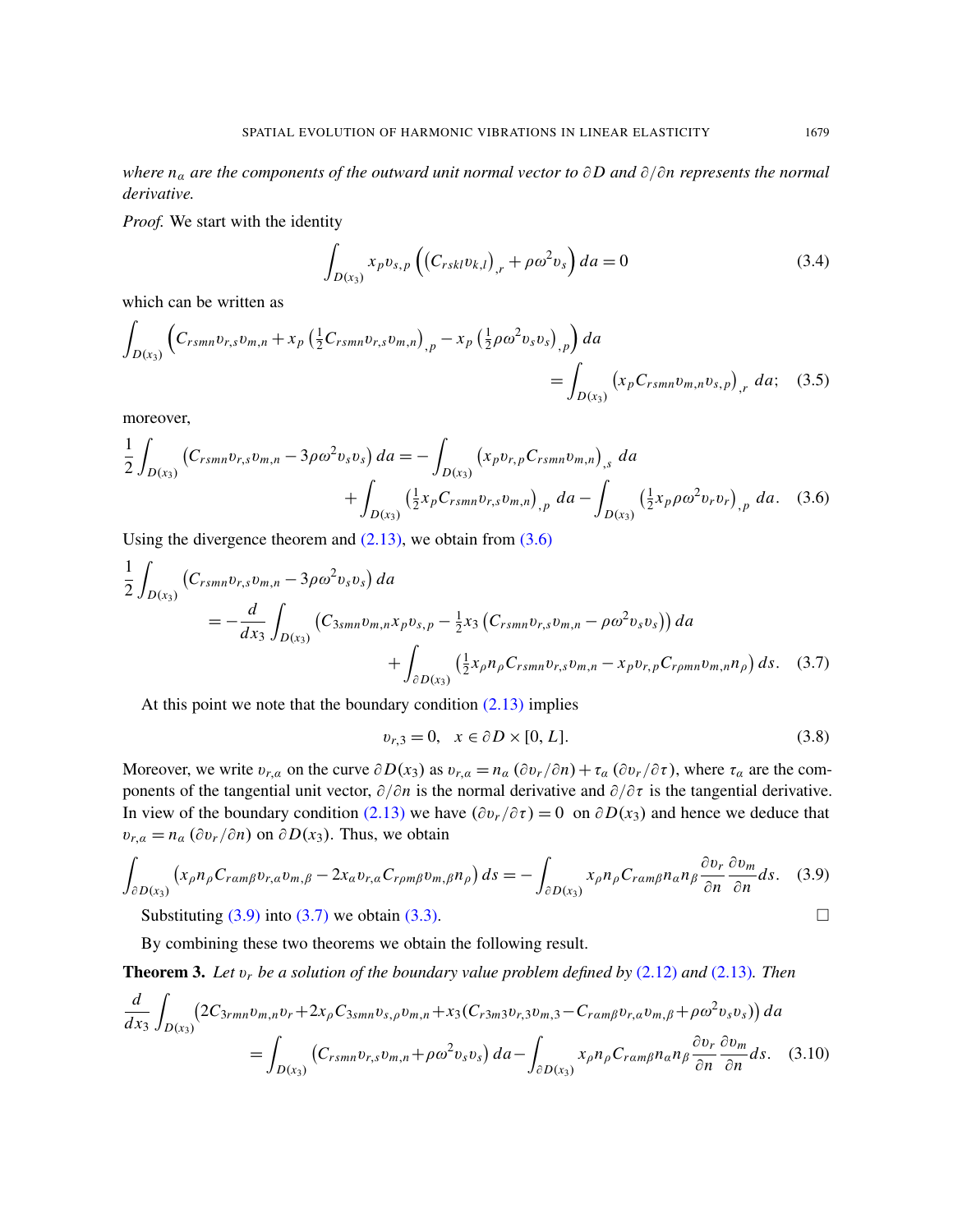Remarks. (1) By using the integration by parts and the lateral boundary condition (2.13) we can establish the identities

<span id="page-6-1"></span><span id="page-6-0"></span>
$$
\int_{D(x_3)} v_{r,3} v_{m,\beta} da - \int_{D(x_3)} v_{r,\beta} v_{m,3} da = \frac{d}{dx_3} \int_{D(x_3)} v_r v_{m,\beta} da,
$$
\n(3.11)

$$
\int_{D(x_3)} v_{r,3} v_{m,\beta} da - \int_{D(x_3)} v_{r,\beta} v_{m,3} da = -\frac{d}{dx_3} \int_{D(x_3)} v_{r,\beta} v_m da.
$$
\n(3.12)

(2) [The](#page-18-11)orem 1 [can be viewed in co](#page-18-12)nnection with a (dynamic) virtual work expression, while Theorems 2 and 3 are closer to the mathematical Rellich identity often used in the study of structural stability. See [Chirită et al. 2006; Chirită and Ciarletta 2008], for example.

#### 4. Some spatial estimates f[or app](#page-4-0)ropr[iate low](#page-6-0) fr[equenc](#page-6-1)ies

Throughout t[his section we will study the](#page-18-13) spatial evolution of the amplitude  $v_r$  by starting with the identity established in Theorem 1. To this end we combine the identity  $(3.1)$  with  $(3.11)$  and  $(3.12)$  in the same manner like that used in [Chirita and Ciarletta 2006]. Our objective consists of finding measures of the amplitude that are able to furnish information on the spatial evolution of the amplitude  $v_r$  for the entire class of anisotropic strongly elliptic elastic materials. Since such task can be too complex for general anisotropic elastic materials we will proceed to pursue our method for so[me particularly imp](#page-18-14)ortant classes of anisotropic materials, namely those of transversely isotropic and rhombic systems. We recall that for these systems we have established explicit necessary and sufficient conditions in [Chirita et al. 2007] characterizing the strong ellipticity condition.

<span id="page-6-3"></span>4.1. *Transversely isotropic materials.* Many natural and man–made materials are classified as *transversely isotropic* (or *hexagonal*). Such materials are characterized by the fact that one can find a line that allows a rotation of the material about it without changing its properties. The plane, which is perpendicular to this line (the axis of rotational symmetry) is called a *plane of elastic symmetry* or *plane of isotropy*. A modern example for such a material are laminates made of randomly oriented chopped fibers that are in general placed in a certain plane. The effective material properties for a bundled structure have no profound direction in that plane, which then becomes a plane of elastic symmetry. Hence, each plane that contains the axis of rotation is a plane of symmetry, and therefore, transversely isotropic material admits a[n infinite number o](#page-18-14)[f elastic symm](#page-18-15)etries.

<span id="page-6-2"></span>Necessary and sufficient conditions for strong ellipticity to hold for a transversely isotropic linearly elastic solid are established in  $[Chiri\ddot{\alpha}$  et al. 2007; Chirità 2006]. In this connection we recall the standard notation

$$
c_{ij} = C_{iijj}, \quad i, j \in \{1, 2, 3\} \quad \text{(not summed)}, \quad c_{22} = c_{11}, \quad c_{23} = c_{13},
$$
\n
$$
c_{44} = c_{55} = C_{2323} = C_{1313}, \quad c_{66} = C_{1212} = \frac{1}{2} (c_{11} - c_{12}), \tag{4.1}
$$

corresponding to the direction of transverse isotropy coinciding with the  $x_3$  coordinate axis. Apart from terms obtained by use of the symmetries  $(2.4)$ , these are the only nonzero components  $C_{ijkl}$ . Then the necessary and sufficient conditions for strong ellipticity to hold are (*loc. cit.*)

$$
c_{11} > 0, \quad c_{33} > 0, \quad c_{55} > 0, \quad c_{11} > c_{12}, \quad |c_{13} + c_{55}| < c_{55} + \sqrt{c_{11}c_{33}}.
$$
 (4.2)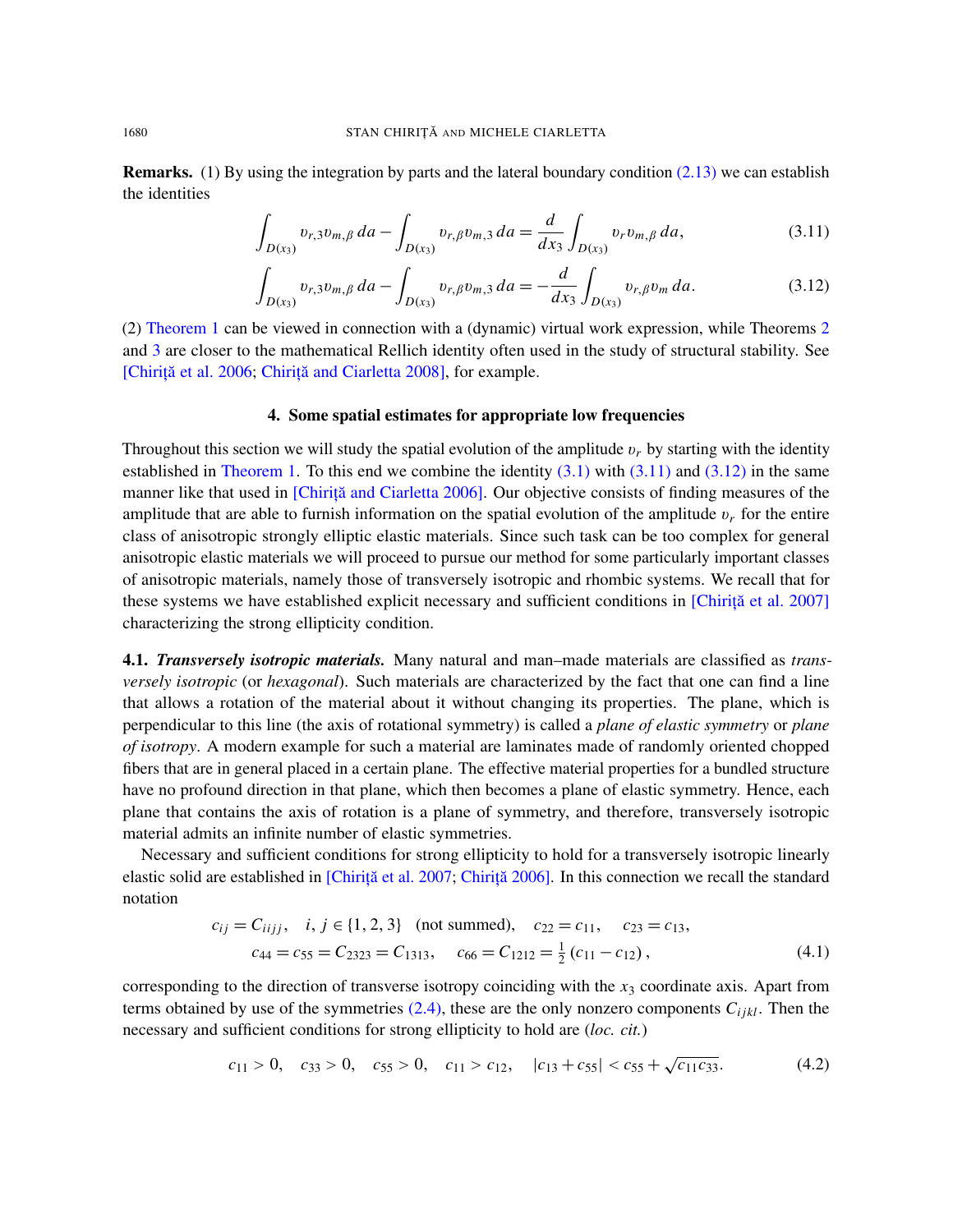Combining relations  $(3.1)$ ,  $(3.11)$  and  $(3.12)$  and using  $(4.1)$ , we obtain

$$
\frac{d}{dx_3} \int_{D(x_3)} \left( v_a \left( (c_{55} - x) v_{3,a} + c_{55} v_{a,3} \right) + v_3 (c_{33} v_{3,3} + (c_{13} + x) (v_{1,1} + v_{2,2})) \right) da
$$
\n
$$
= \int_{D(x_3)} \left( c_{66} (v_{1,2} - v_{2,1})^2 - \rho \omega^2 v_a v_a \right) da + \int_{D(x_3)} \left( c_{11} (v_{1,1} + v_{2,2})^2 + c_{33} v_{3,3}^2 + 2 (c_{13} + x) (v_{1,1} + v_{2,2}) v_{3,3} \right) da
$$
\n
$$
+ \int_{D(x_3)} \left( \left( c_{55} (v_{3,1}^2 + v_{1,3}^2) + 2 (c_{55} - x) v_{1,3} v_{3,1} \right) + \left( c_{55} (v_{3,2}^2 + v_{2,3}^2) + 2 (c_{55} - x) v_{2,3} v_{3,2} \right) - \rho \omega^2 v_3^2 \right) da, \quad (4.3)
$$

where  $x \in (0, 2c_{55})$  is a positive parameter at our disposal.

Now we choose the parameter  $\alpha$  in such a way that

$$
\max(-c_{13}-\sqrt{c_{11}c_{33}},0) < \varkappa < \min(2c_{55}, -c_{13}+\sqrt{c_{11}c_{33}}),\tag{4.4}
$$

so

<span id="page-7-1"></span><span id="page-7-0"></span>
$$
|c_{13} + \varkappa| < \sqrt{c_{11}c_{33}}, \quad |c_{55} - \varkappa| < c_{55}.\tag{4.5}
$$

We deduce that

$$
c_{55} (v_{3,1}^2 + v_{1,3}^2) + 2 (c_{55} - \varkappa) v_{1,3} v_{3,1} \ge v_1 (v_{3,1}^2 + v_{1,3}^2),
$$
  
\n
$$
c_{55} (v_{3,2}^2 + v_{2,3}^2) + 2 (c_{55} - \varkappa) v_{2,3} v_{3,2} \ge v_1 (v_{3,2}^2 + v_{2,3}^2),
$$
\n(4.6)

where

<span id="page-7-5"></span>
$$
\nu_1 = \min(x, \, 2c_{55} - x). \tag{4.7}
$$

Moreover, we have

$$
c_{11}(v_{1,1} + v_{2,2})^2 + c_{33}v_{3,3}^2 + 2(c_{13} + \varkappa)(v_{1,1} + v_{2,2})v_{3,3} \ge v_2((v_{1,1} + v_{2,2})^2 + v_{3,3}^2), \qquad (4.8)
$$

where

$$
\nu_2 = \frac{1}{2} \left( c_{11} + c_{33} - \sqrt{(c_{11} - c_{33})^2 + 4(c_{13} + \varkappa)^2} \right). \tag{4.9}
$$

On the other hand, in view of the boundary condition  $(2.13)$ , we obtain

$$
\int_{D(x_3)} v_{\alpha,\beta} v_{\alpha,\beta} \, d\alpha \ge \lambda \int_{D(x_3)} v_{\alpha} v_{\alpha} \, d\alpha, \qquad \int_{D(x_3)} v_{3,\beta} v_{3,\beta} \, d\alpha \ge \lambda \int_{D(x_3)} v_3^2 \, d\alpha, \tag{4.10}
$$

where  $\lambda > 0$  is the first eigenvalue in the two-dimensional clamped membrane eigenvalue problem for the cross section  $D(x_3)$ .

At this instant we introduce the critical frequency

<span id="page-7-4"></span><span id="page-7-3"></span>
$$
\omega_1 = \sqrt{\frac{\lambda}{\rho} \min(\nu_1, \min(c_{66}, \nu_2))}
$$
\n(4.11)

and then assume that the frequency of vibration  $\omega$  is lower than  $\omega_1$ , t[hat is](#page-7-0)

<span id="page-7-2"></span>
$$
0 < \omega < \omega_1. \tag{4.12}
$$

Throughout in the remainder of this subsection we will assume that relations (4.4) and (4.12) hold true. Then we introduce the function

$$
I_{\varkappa}(x_3) = -\int_{D(x_3)} \left[ v_{\alpha} \left( (c_{55} - \varkappa) v_{3,\alpha} + c_{55} v_{\alpha,3} \right) + v_3 \left( c_{33} v_{3,3} + (c_{13} + \varkappa) v_{\alpha,\alpha} \right) \right] da \tag{4.13}
$$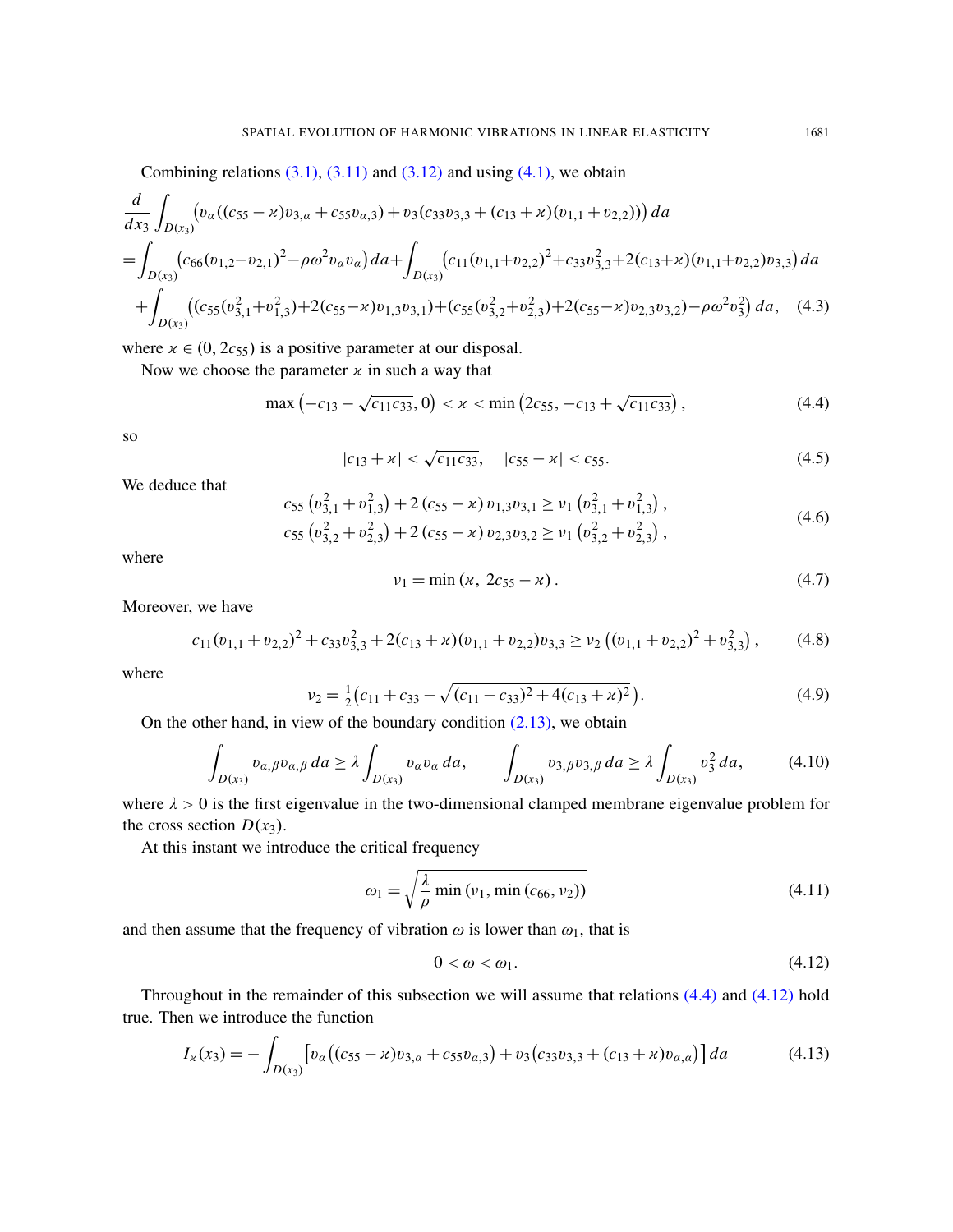for all  $x_3 \in [0, L]$  and note that relations  $(4.3)$ – $(4.12)$  imply

$$
-\frac{dI_x}{dx_3}(x_3) \ge \min(c_{66}, \nu_2) \left(1 - \frac{\omega^2}{\omega_1^2}\right) \int_{D(x_3)} v_{\alpha,\beta} v_{\alpha,\beta} da
$$
  
+ $\nu_2 \int_{D(x_3)} v_{3,3}^2 da + \nu_1 \int_{D(x_3)} v_{\alpha,3} v_{\alpha,3} da + \nu_1 \left(1 - \frac{\omega^2}{\omega_1^2}\right) \int_{D(x_3)} v_{3,\beta} v_{3,\beta} da \ge 0$  (4.14)

and hence  $I_{\varkappa}(x_3)$  is a nonincreasing function with respect to  $x_3$  on [0, *L*].

We hav[e now a](#page-7-3)ll preliminary material in orde[r to st](#page-7-0)ate and proof the following result.

[Theo](#page-7-4)rem 4. *Let* v*<sup>r</sup> be the amplitude of a harmonic vibration whose frequency is lower than the critical frequency*  $\omega_1$  *given by* (4.11)*. Then, for every* x *satisfying* (4.4)*, the cross section integral*  $I_x(x_3)$  *as defined by* (4.13) *is an acceptable measure of the amplitude*  $v_r$  *(that is,*  $I_x(x_3) \ge 0$  *and*  $I_x(x_3) = 0$ *implies that*  $v_r = 0$ *) and it satisfies the spatial decay estimate* 

<span id="page-8-1"></span>
$$
0 \le I_x(x_3) \le I_x(0) e^{-\sigma_1 x_3} \quad \text{for all} \quad x_3 \in [0, L], \tag{4.15}
$$

<span id="page-8-3"></span>*where*  $\sigma_1$  *is given by* 

$$
\frac{1}{\sigma_1} = \frac{1}{\sqrt{\lambda}} \max \left\{ \frac{c_{55} + \sqrt{c_{11}c_{33}}}{\min (c_{66}, \nu_2) (1 - \omega^2/\omega_1^2)}, \frac{c_{33}}{2\nu_2}, \frac{c_{55}}{2\nu_1}, \frac{c_{33} + c_{55} + \sqrt{c_{11}c_{33}}}{2\nu_1 (1 - \omega^2/\omega_1^2)} \right\}.
$$
(4.16)

*Proof.* On the basis of the end boundary condition (2.15) and relation (4.13) we deduce that  $I_{\alpha}(L) = 0$ , so that we have

$$
I_{\kappa}(x_3) \ge 0 \quad \text{for all} \ \ x_3 \in [0, L]. \tag{4.17}
$$

<span id="page-8-0"></span>Thus,  $I_{\kappa}(x_3)$  represents an acceptable measure for the amplitude  $v_r$  of the harmonic vibration.

Now, by using the Schwarz and arithmetic-geometric mean inequalities, from (4.5) and (4.13) we obtain the estimate

$$
|I_{\varkappa}(x_3)| \leq \frac{1}{\sqrt{\lambda}} \left( c_{55} + \sqrt{c_{11} c_{33}} \right) \int_{D(x_3)} v_{\alpha,\beta} v_{\alpha,\beta} da + \frac{1}{2\sqrt{\lambda}} c_{33} \int_{D(x_3)} v_{3,3}^2 da + \frac{1}{2\sqrt{\lambda}} c_{55} \int_{D(x_3)} v_{\alpha,3} v_{\alpha,3} da + \frac{1}{2\sqrt{\lambda}} \left( c_{33} + c_{55} + \sqrt{c_{11} c_{33}} \right) \int_{D(x_3)} v_{3,\beta} v_{3,\beta} da. \tag{4.18}
$$

By combining (4.14) and (4.18) we obtain the first order differential inequality

$$
\frac{dI_x}{dx_3}(x_3) + \sigma_1 I_x(x_3) \le 0 \quad \text{for all} \ \ x_3 \in [0, L], \tag{4.19}
$$

<span id="page-8-2"></span>which, when integrated, furnishes the exponential spatial decay estimate  $(4.15)$ .

4.2. *Rhombic materials.* Suppose the cylinder is filled with a rhombic elastic material with the group  $\mathscr{C}_3$  generated by  $\mathbf{R}_{e_3}^{\pi}$ ,  $\mathbf{R}_{e_2}^{\pi}$  (here  $\mathbf{R}_{e_3}^{\theta}$  is the orthogonal tensor corresponding to a right–handed rotation through the angle  $\theta \in (0, 2\pi)$ , about an axis in the direction of the unit vector e). According to Gurtin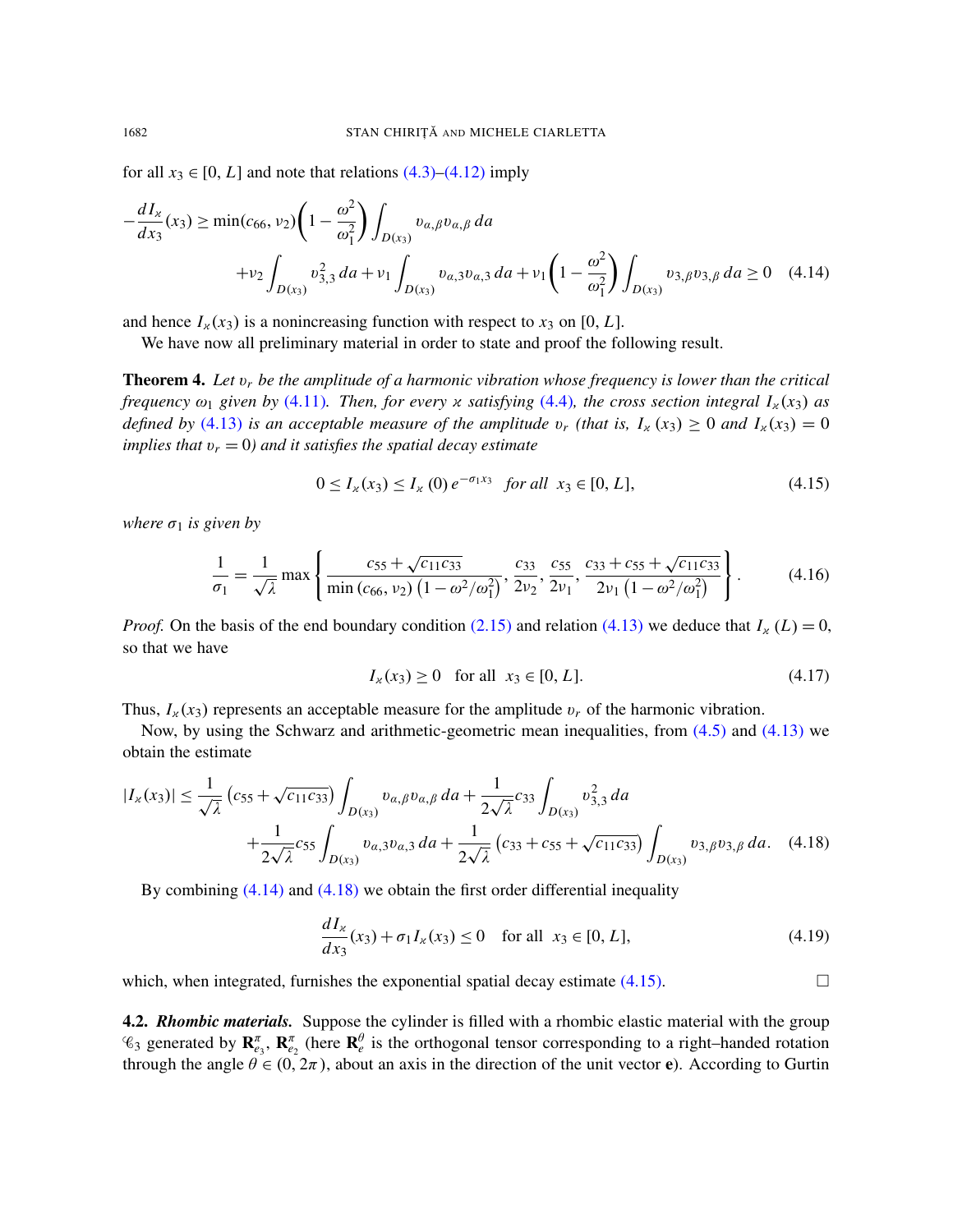[1972], this class of materials is characterized by

$$
C_{1123} = C_{1131} = C_{1112} = C_{2223} = C_{2231} = C_{2212} = 0,
$$
  
\n
$$
C_{3323} = C_{3331} = C_{3312} = C_{2331} = C_{2312} = C_{3112} = 0,
$$
  
\n
$$
c_{11} = C_{1111}, \quad c_{22} = C_{2222}, \quad c_{33} = C_{3333}, \quad c_{12} = C_{1122}, \quad c_{23} = C_{2233},
$$
  
\n
$$
c_{31} = C_{3311}, \quad c_{44} = C_{2323}, \quad c_{55} = C_{1313}, \quad c_{66} = C_{1212}.
$$
\n(4.20)

The strong ellipticity condition  $(2.5)$  becomes

$$
c_{11}n_1^2m_1^2 + c_{22}n_2^2m_2^2 + c_{33}n_3^2m_3^2 + c_{66}(n_1m_2 + n_2m_1)^2 + c_{44}(n_3m_2 + n_2m_3)^2
$$
  
+ 
$$
c_{55}(n_1m_3 + n_3m_1)^2 + 2c_{12}n_1m_1n_2m_2 + 2c_{23}n_2m_2n_3m_3 + 2c_{31}n_3m_3n_1m_1 > 0, \quad (4.21)
$$

for all nonzero vectors  $(m_1, m_2, m_3)$  and  $(n_1, n_2, n_3)$ . It is equivalent to the conditions [Chirita et al. 2007]

<span id="page-9-1"></span>
$$
c_{11} > 0, \quad c_{22} > 0, \quad c_{33} > 0, \quad c_{44} > 0, \quad c_{55} > 0, \quad c_{66} > 0,\tag{4.22}
$$

$$
-2c_{66} + \varkappa_3^i \sqrt{c_{11}c_{22}} < c_{12} < \varkappa_3^s \sqrt{c_{11}c_{22}}, \qquad -2c_{44} + \varkappa_1^i \sqrt{c_{22}c_{33}} < c_{23} < \varkappa_1^s \sqrt{c_{22}c_{33}}, \\
-2c_{55} + \varkappa_2^i \sqrt{c_{11}c_{33}} < c_{13} < \varkappa_2^s \sqrt{c_{11}c_{33}},\n\tag{4.23}
$$

where  $(x_1^i, x_1^s)$ ,  $(x_2^i, x_2^s)$  and  $(x_3^i, x_3^s)$  are solutions with respect to *x*, *y* and *z* of the equation  $x^2 + y^2 +$  $z^2 - 2xyz - 1 = 0$ , satisfying  $|x| < 1$ ,  $|y| < 1$ ,  $|z| < 1$  and

$$
x \in \left\{ \frac{c_{23}}{\sqrt{c_{22}c_{33}}}, \frac{c_{23} + 2c_{44}}{\sqrt{c_{22}c_{33}}} \right\}, \quad y \in \left\{ \frac{c_{13}}{\sqrt{c_{11}c_{33}}}, \frac{c_{13} + 2c_{55}}{\sqrt{c_{11}c_{33}}} \right\}, \quad z \in \left\{ \frac{c_{12}}{\sqrt{c_{11}c_{22}}}, \frac{c_{12} + 2c_{66}}{\sqrt{c_{11}c_{22}}} \right\}. \tag{4.24}
$$

This statement is equivalent with the relation  $(4.22)$  and all points  $P(x, y, z)$ , with coordinates satisfying (4.24) lie inside the region limited b[y the](#page-7-1) surface  $S(x, y, z) \equiv x^2 + y^2 + z^2 - 2xyz - 1 = 0$ , with  $|x| < 1$ ,  $|y| < 1, |z| < 1.$ 

In the case of a rhombic material the relation  $(4.3)$  is replaced by

$$
\frac{d}{dx_3} \int_{D(x_3)} \left[ v_1 \left( c_{55} v_{1,3} + (c_{55} - x_2) v_{3,1} \right) + v_2 \left( c_{44} v_{2,3} + (c_{44} - x_1) v_{3,2} \right) \right. \\
\left. + v_3 \left( (c_{13} + x_2) v_{1,1} + (c_{23} + x_1) v_{2,2} + c_{33} v_{3,3} \right) \right] da
$$
\n
$$
= \int_{D(x_3)} \left[ c_{11} v_{1,1}^2 + c_{22} v_{2,2}^2 + c_{33} v_{3,3}^2 + 2 (c_{12} + x_3) v_{1,1} v_{2,2} + 2 (c_{13} + x_2) v_{1,1} v_{3,3} + 2 (c_{23} + x_1) v_{2,2} v_{3,3} \right] da
$$
\n
$$
+ \int_{D(x_3)} \left[ c_{66} (v_{1,2}^2 + v_{2,1}^2) + 2 (c_{66} - x_3) v_{1,2} v_{2,1} \right] da + \int_{D(x_3)} \left[ c_{55} (v_{3,1}^2 + v_{1,3}^2) + 2 (c_{55} - x_2) v_{1,3} v_{3,1} \right] da
$$
\n
$$
+ \int_{D(x_3)} \left[ c_{44} (v_{3,2}^2 + v_{2,3}^2) + 2 (c_{44} - x_1) v_{2,3} v_{3,2} \right] da - \int_{D(x_3)} \rho \omega^2 v_s v_s da, \quad (4.25)
$$

where  $x_1 \in [0, 2c_{44}]$ ,  $x_2 \in [0, 2c_{55}]$  and  $x_3 \in [0, 2c_{66}]$  are positive parameters at our disposal. In view of the assumptions (4.22) and (4.23) we can choose  $x_1 \in [0, 2c_{44}]$ ,  $x_2 \in [0, 2c_{55}]$ ,  $x_3 \in [0, 2c_{66}]$  so that  $P(x, y, z)$ , with coordinates

$$
x = \frac{c_{23} + \varkappa_1}{\sqrt{c_{22}c_{33}}},
$$
  $y = \frac{c_{13} + \varkappa_2}{\sqrt{c_{11}c_{33}}},$   $z = \frac{c_{12} + \varkappa_3}{\sqrt{c_{11}c_{22}}},$ 

<span id="page-9-0"></span>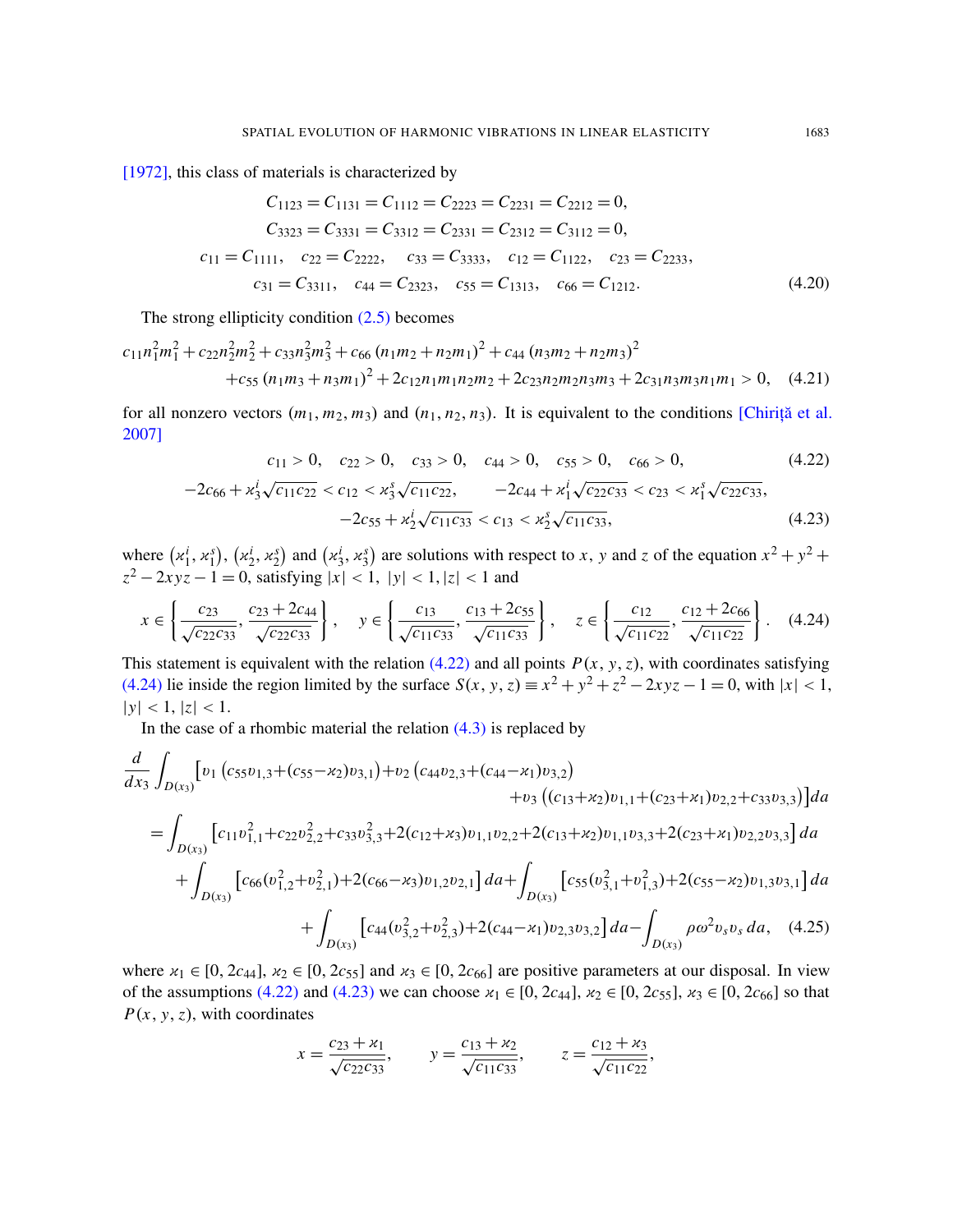lies inside the region limited by the surface  $S(x, y, z)$ . With these choices we have

<span id="page-10-0"></span>
$$
c_{44} (v_{3,2}^2 + v_{2,3}^2) + 2 (c_{44} - x_1) v_{2,3} v_{3,2} \ge \xi_1 (v_{3,2}^2 + v_{2,3}^2), \qquad (4.26)
$$

<span id="page-10-1"></span>
$$
c_{55} \left(v_{3,1}^2 + v_{1,3}^2\right) + 2\left(c_{55} - x_2\right)v_{1,3}v_{3,1} \ge \zeta_2 \left(v_{3,1}^2 + v_{1,3}^2\right),\tag{4.27}
$$

$$
c_{66} (v_{1,2}^2 + v_{2,1}^2) + 2 (c_{66} - x_3) v_{1,2} v_{2,1} \ge \zeta_3 (v_{1,2}^2 + v_{2,1}^2), \qquad (4.28)
$$

$$
c_{11}v_{1,1}^{2} + c_{22}v_{2,2}^{2} + c_{33}v_{3,3}^{2} + 2(c_{12} + x_{3})v_{1,1}v_{2,2}
$$
  
+2(c\_{13} + x\_{2})v\_{1,1}v\_{3,3} + 2(c\_{23} + x\_{1})v\_{2,2}v\_{3,3} \ge \xi\_{4} (v\_{1,1}^{2} + v\_{2,2}^{2} + v\_{3,3}^{2}), \t(4.29)

where

$$
\xi_1 = \min(2c_{44} - \varkappa_1, \varkappa_1), \quad \xi_2 = \min(2c_{55} - \varkappa_2, \varkappa_2), \quad \xi_3 = \min(2c_{66} - \varkappa_3, \varkappa_3) \tag{4.30}
$$

and  $\zeta_4$  is the lowest positive eigenvalue of the  $3 \times 3$  matrix

<span id="page-10-2"></span>
$$
\begin{pmatrix} c_{11} & c_{12} + x_3 & c_{13} + x_2 \ c_{12} + x_3 & c_{22} & c_{23} + x_1 \ c_{13} + x_2 & c_{23} + x_1 & c_{33} \end{pmatrix}.
$$
 (4.31)

So we have to introduce the function

$$
J_{\kappa}(x_3) = -\int_{D(x_3)} \left[ v_1 \left( (c_{55} - x_2) v_{3,1} + c_{55} v_{1,3} \right) + v_2 \left( (c_{44} - x_1) v_{3,2} + c_{44} v_{2,3} \right) \right. \\ \left. + v_3 \left( (c_{13} + x_2) v_{1,1} + (c_{23} + x_1) v_{2,2} + c_{33} v_{3,3} \right) \right] da \quad (4.32)
$$

and note that identity  $(4.25)$  and relations  $(4.10)$  and  $(4.26)$ – $(4.29)$  imply

$$
-\frac{dJ_x}{dx_3}(x_3) \ge \int_{D(x_3)} \left( \xi_4 \left( v_{1,1}^2 + v_{2,2}^2 \right) + \xi_3 \left( v_{1,2}^2 + v_{2,1}^2 \right) - \frac{\rho \omega^2}{\lambda} v_{\alpha,\beta} v_{\alpha,\beta} \right) da + \int_{D(x_3)} \left( \xi_1 v_{3,2}^2 + \xi_2 v_{3,1}^2 - \frac{\rho \omega^2}{\lambda} v_{3,\alpha} v_{3,\alpha} \right) da + \int_{D(x_3)} \left( \xi_1 v_{2,3}^2 + \xi_2 v_{1,3}^2 + \xi_4 v_{3,3}^2 \right) da. \tag{4.33}
$$

At this point we introduce the critical frequency

<span id="page-10-4"></span>
$$
\omega_2 = \sqrt{\frac{\lambda}{\rho} \min (\min (\xi_1, \xi_2), \min (\xi_3, \xi_4))}
$$
(4.34)

<span id="page-10-3"></span>and assume that the vibration frequency  $\omega$  is lower than  $\omega_2$ :

$$
0 < \omega < \omega_2. \tag{4.35}
$$

Thus, we have

$$
-\frac{dJ_x}{dx_3}(x_3) \ge \min\left(\xi_3, \xi_4\right) \left(1 - \frac{\omega^2}{\omega_2^2}\right) \int_{D(x_3)} v_{\alpha,\beta} v_{\alpha,\beta} da + \min\left(\xi_1, \xi_2\right) \left(1 - \frac{\omega^2}{\omega_2^2}\right) \int_{D(x_3)} v_{3,\alpha} v_{3,\alpha} da + \int_{D(x_3)} \left(\xi_1 v_{2,3}^2 + \xi_2 v_{1,3}^2 + \xi_4 v_{3,3}^2\right) da \ge 0. \tag{4.36}
$$

Consequently,  $J_{\kappa}(x_3)$  is a nonincreasing function with respect to  $x_3$  on [0, *L*].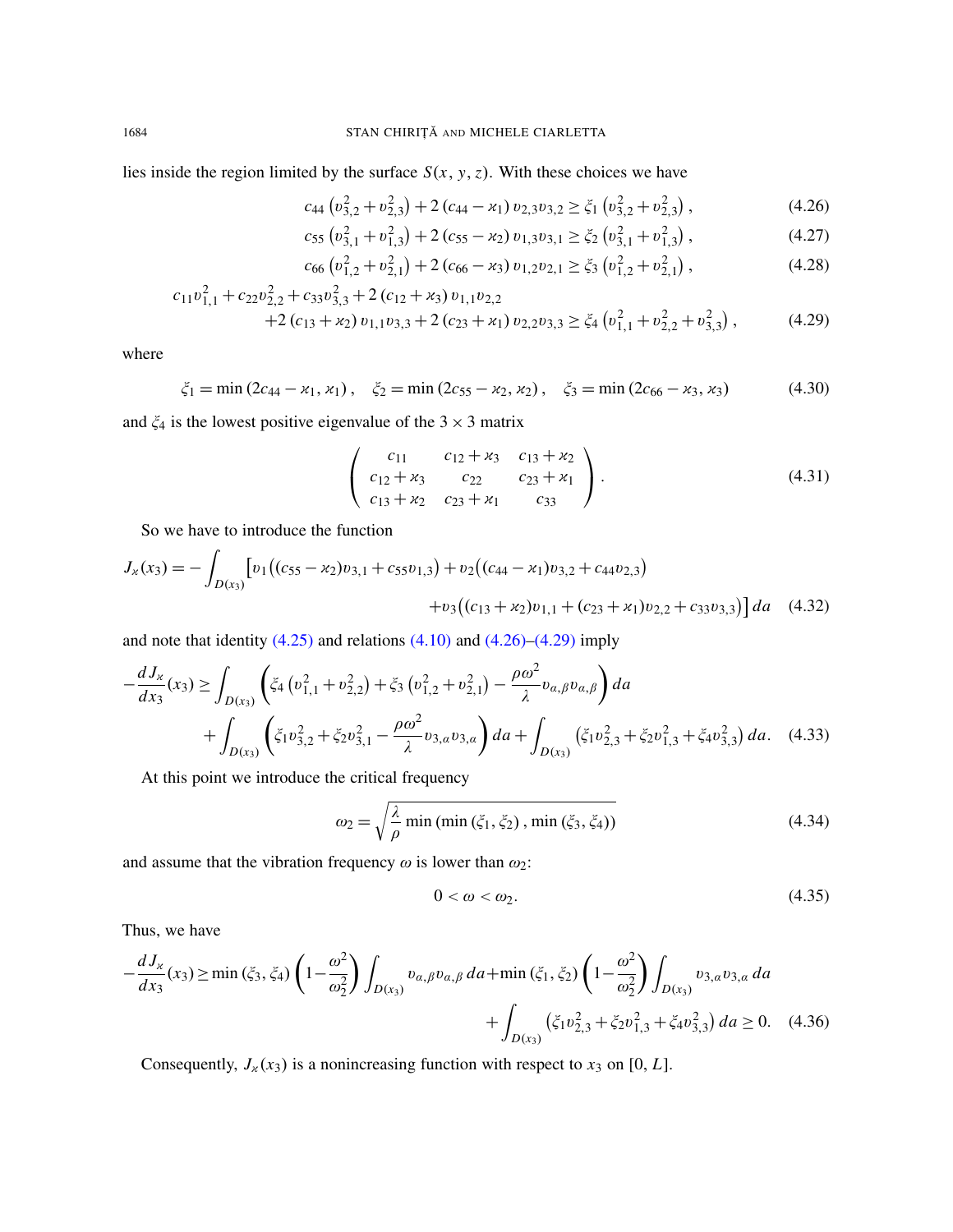<span id="page-11-0"></span>Theorem 5. *Let* v*<sup>r</sup> be the amplitude of a harmonic vibration whose frequency is lower than the critical frequency*  $\omega_2$  *of* (4.34). Then the cross section integral  $J_{\chi}(x_3)$  *as defined by* (4.32) *is an acceptable measure of the amplitude*  $v_r$  (that is,  $J_\chi(x_3) \ge 0$  and  $J_\chi(x_3) = 0$  implies that  $v_r = 0$ ) and it satisfies the *spatial decay estimate*

$$
0 \le J_{\kappa}(x_3) \le J_{\kappa}(0) e^{-\sigma_2 x_3} \quad \text{for all} \ \ x_3 \in [0, L], \tag{4.37}
$$

<span id="page-11-1"></span>*where*  $\sigma_2$  *is given by* 

$$
\frac{1}{\sigma_2} = \frac{1}{2\sqrt{\lambda}} \max \left\{ \frac{\max (2c_{55} + \sqrt{c_{11}c_{33}}, 2c_{44} + \sqrt{c_{22}c_{33}})}{\min (\xi_3, \xi_4) (1 - \omega^2/\omega_2^2)}, \frac{c_{44}}{\xi_1}, \frac{c_{55}}{\xi_2}, \frac{c_{33}}{\xi_4}, \frac{\max (c_{44}, c_{55}) + \sqrt{c_{33}} (\sqrt{c_{11}} + \sqrt{c_{22}} + \sqrt{c_{33}})}{\min (\xi_1, \xi_2) (1 - \omega^2/\omega_2^2)} \right\}.
$$
(4.38)

*Proof.* On the basis of the end boundary condition (2.15) and relation (4.32) we deduce that  $J_{\alpha}(L) = 0$ , so that we have

$$
J_x(x_3) \ge 0 \quad \text{for all} \ \ x_3 \in [0, L]. \tag{4.39}
$$

Thus,  $J_{\kappa}(x_3)$  represents an acceptable measure for the amplitude  $v_r$  of the harmonic vibration.

<span id="page-11-2"></span>We further note that

$$
|c_{44} - x_1| < c_{44}, \quad |c_{55} - x_2| < c_{55}, \quad |c_{13} + x_2| < \sqrt{c_{11}c_{33}}, \quad |c_{23} + x_1| < \sqrt{c_{22}c_{33}}.\tag{4.40}
$$

On this basis and by using the Schwarz and arithmetic-geometric mean inequalities and (4.10), we obtain from (4.32) the estimate

$$
|J_{\alpha}(x_3)| \leq \frac{1}{2\sqrt{\lambda}} \max\left(2c_{55} + \sqrt{c_{11}c_{33}}, 2c_{44} + \sqrt{c_{22}c_{33}}\right) \int_{D(x_3)} v_{\alpha,\beta}v_{\alpha,\beta} da
$$
  
+ 
$$
\frac{1}{2\sqrt{\lambda}} \left[\max\left(c_{44}, c_{55}\right) + \sqrt{c_{33}}\left(\sqrt{c_{11}} + \sqrt{c_{22}} + \sqrt{c_{33}}\right)\right] \int_{D(x_3)} v_{3,\alpha}v_{3,\alpha} da
$$
  
+ 
$$
\frac{1}{2\sqrt{\lambda}} \int_{D(x_3)} \left(c_{33}v_{3,3}^2 + c_{44}v_{2,3}^2 + c_{55}v_{1,3}^2\right) da. \quad (4.41)
$$

By combining (4.36), (4.38) and (4.41) we obtain the first order differential inequality

$$
\frac{dJ_x}{dx_3}(x_3) + \sigma_2 J_x(x_3) \le 0 \quad \text{for all} \ \ x_3 \in [0, L], \tag{4.42}
$$

whose integration furnishes the spatial decay expressed by  $(4.37)$ .

The analysis of this section can be extended to the case of a semi-infinite cylinder, that is the case when  $L \to \infty$ . We shall exemplify this for the case of measure  $J_{\kappa}(x_3)$ . In view of (4.25) and (4.32), by an integration  $[x_3, L]$ , we obtain

$$
J_{\kappa}(x_3) - J_{\kappa}(L) = E(x_3, L), \qquad (4.43)
$$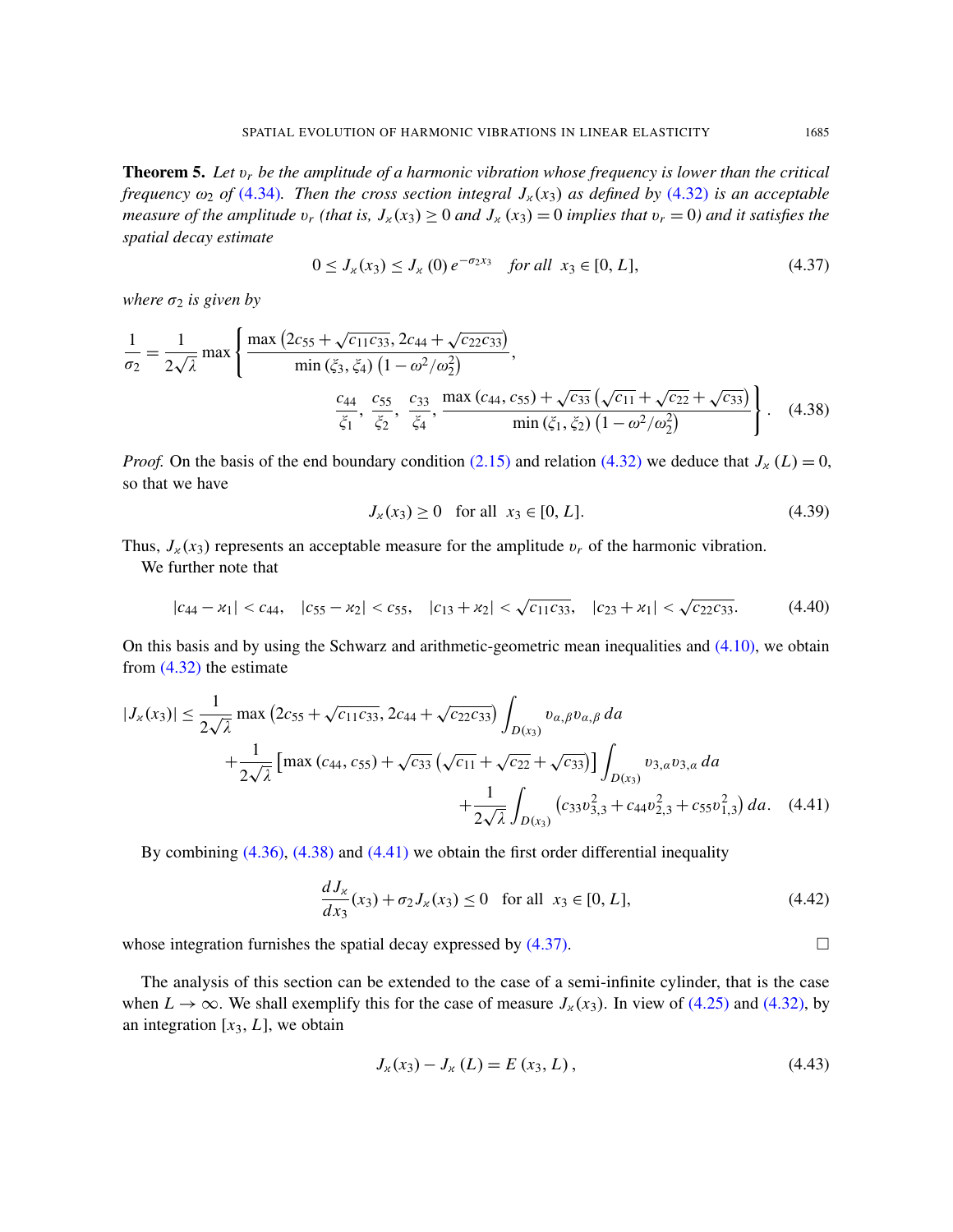where

$$
E(x_3, L) = \int_{B(x_3, L)} \left( c_{11} v_{1,1}^2 + c_{22} v_{2,2}^2 + c_{33} v_{3,3}^2 + 2(c_{12} + x_3) v_{1,1} v_{2,2} + 2(c_{13} + x_2) v_{1,1} v_{3,3} + 2(c_{23} + x_1) v_{2,2} v_{3,3} + c_{66} (v_{1,2}^2 + v_{2,1}^2) + 2(c_{66} - x_3) v_{1,2} v_{2,1} + c_{55} (v_{3,1}^2 + v_{1,3}^2) + 2(c_{55} - x_2) v_{1,3} v_{3,1} + c_{44} (v_{3,2}^2 + v_{2,3}^2) + 2(c_{44} - x_1) v_{2,3} v_{3,2} - \rho \omega^2 v_s v_s \right) dv \ge 0, \quad (4.44)
$$

with *B*  $(x_3, L) = B_{x_3} \setminus B_L$  and  $B_{x_3}$  is defined by relation (2.1). We conclude that  $J_x(\infty) = \lim_{L \to \infty} J_x(L)$ exists and is finite if and only if there is finite the energetic measure  $E(x_3) = \lim_{L \to \infty} E(x_3, L)$  associated with the amplitude  $v_r$  in the cylinder  $B_{x_3}$ . Since  $J_{\kappa}(x_3)$  is a nonincreasing function with respect to  $x_3$ , there are the only two possibilities: (a)  $J_{\alpha}(x_3) \ge 0$  for all  $x_3 \in [0, \infty)$  or (b) there exists  $x_3^* \in [0, \infty)$  so that  $J_{\kappa}$   $(x_3^*)$  $_{3}^{*}$ ) < 0.

In the case (a) we can apply the same procedure as in the above to obtain the spatial decay estimate (4.37). So in what follows we shall consider the case (b), that is we will suppose that  $J_{\alpha}$   $(x_3^*)$  $\binom{*}{3}$  < 0. Then [w](#page-10-3)[e have](#page-11-1)

$$
J_{\mathsf{x}}(x_3) < 0 \quad \text{for all} \quad x_3 \in [x_3^*, \infty), \tag{4.45}
$$

so that (4.36), (4.38), (4.41) and (4.45) now give

$$
\frac{dJ_x}{dx_3}(x_3) - \sigma_2 J_x(x_3) \le 0 \quad \text{for all} \ \ x_3 \in [0, L], \tag{4.46}
$$

which implies

$$
-J_{\varkappa}(x_3) \ge -J_{\varkappa}\left(x_3^*\right) e^{\sigma_2(x_3 - x_3^*)} \quad \text{for all} \ \ x_3 \in [x_3^*, \infty) \tag{4.47}
$$

and hence  $J_{\alpha}(\infty) = -\infty$  and the energetic measure  $E(x_3)$  is infinite.

We may summarize this analysis in the following alternative of Phragmén–Lindelöf type result.

Theorem 6. *In the context of a semi-infinite cylinder made of a rhombic elastic material, for all harmonic vibrations with frequency lower than the critical value*  $\omega_2$ , the amplitude  $v_r$  either has a finite energetic *measure*  $E(x_3)$  *and then we have* 

$$
E(x_3) \le E(0) e^{-\sigma_2 x_3} \quad \text{for all} \ \ x_3 \in [0, \infty), \tag{4.48}
$$

*or it has an infinite energetic measure and then*  $−J<sub>x</sub>(x<sub>3</sub>)$  *goes to infinity faster than the exponential*  $e^{\sigma_2(x_3-x_3^*)}$ .

#### 5. Spatial estimates for appropriate high frequenci[es](#page-3-6)

Throughout this section we will study the spatial evolution of the amplitude  $v_r$  by starting with the identity established in Theorem 3. To this end we note that the strong ellipticity condition  $(2.5)$  implies that

$$
C_{k313}\zeta_k\zeta_l > 0 \quad \text{for all nonzero vectors } \zeta_r,\tag{5.1}
$$

and

$$
C_{ras\beta}m_r m_s n_a n_\beta > 0 \quad \text{for all nonzero vectors } (m_1, m_2, m_3), \ (n_1, n_2). \tag{5.2}
$$

We further assume that  $\partial D$  is star shaped with respect to the origin so that  $x_{\rho}n_{\rho} \geq h_0 > 0$ , with  $h_0$ constant.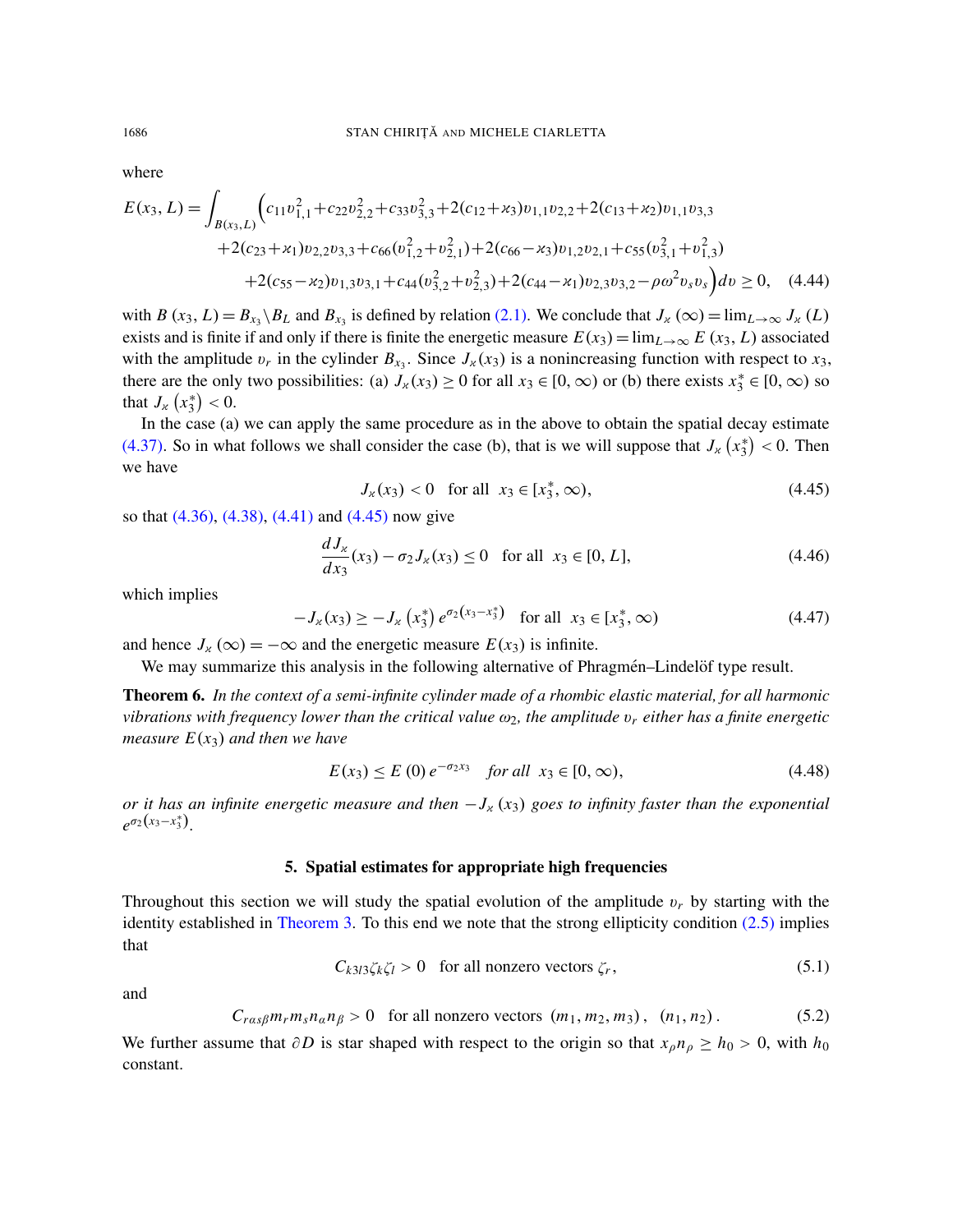On this basis we observe that

<span id="page-13-0"></span>
$$
0 \leq \int_{\partial D(x_3)} x_{\rho} n_{\rho} C_{ramp} n_{\alpha} n_{\beta} \frac{\partial v_r}{\partial n} \frac{\partial v_m}{\partial n} ds \leq dC \int_{\partial D(x_3)} \frac{\partial v_r}{\partial n} \frac{\partial v_r}{\partial n} ds,
$$
 (5.3)

<span id="page-13-2"></span>where  $C = \sqrt{C_{r \alpha m \beta} C_{r \alpha m \beta}}$  and

$$
d = \sup_{(x_1, x_2) \in \partial D} \sqrt{x_a x_a}.
$$
 (5.4)

<span id="page-13-1"></span>Further, we introduce

$$
m_0 = \max_{x_3 \in [0,L]} \frac{\int_{\partial D} \frac{\partial v_r}{\partial n} \frac{\partial v_r}{\partial n} ds}{\int_{D} v_r v_r da}, \qquad \omega^* = \frac{1}{\rho} dC m_0,
$$
\n(5.5)

and assume that

<span id="page-13-3"></span>
$$
\omega \ge \omega^*.\tag{5.6}
$$

Whereas one cannot, in general, obtain  $m_0$  explicitly, we have the crude bound

<span id="page-13-4"></span>
$$
m_0 \le m_1, \quad \text{with} \quad m_1 = \sup_{v_i \in H_0^1(D)} \frac{\int_{\partial D} \frac{\partial v_r}{\partial n} \frac{\partial v_r}{\partial n} ds}{\int_D v_r v_r \, da}.
$$
 (5.7)

So, when  $m_1$  $m_1$  is finite, [we can](#page-13-0) take  $\omega^* = \frac{1}{2}$  $\frac{1}{\rho}$  *dCm*<sub>1</sub> and obtain an ex[plicit c](#page-13-2)ritical value for the frequency of vibration.

Then the identity  $(3.10)$ , relations  $(5.3)$  and  $(5.6)$ , and the definition of  $m_0$  in  $(5.5)$  give

$$
\frac{d}{dx_3} \int_{D(x_3)} \left[ 2C_{3rmn}v_{m,n}v_r + 2x_{\rho}C_{3smn}v_{s,\rho}v_{m,n} + x_3 \left( C_{r3m3}v_{r,3}v_{m,3} - C_{ram\beta}v_{r,\alpha}v_{m,\beta} + \rho \omega^2 v_s v_s \right) \right] da
$$
\n
$$
\geq \int_{D(x_3)} C_{rsmn}v_{r,s}v_{m,n} da. \quad (5.8)
$$

Our objective now is to find measures of the amplitude that are able to furnish information on the spatial evolution of the amplitude v*<sup>r</sup>* for the entire class of anisotropic strongly elliptic elastic materials. [We now p](#page-6-3)ursue our [metho](#page-13-3)[d for tr](#page-6-0)ans[versely](#page-6-1) isotropic and rhombic systems.

5.1. *Transversely isotropic materials.* We first consider the class of transversely isotropic materials as defined in Section 4.1. Relations  $(5.8)$ ,  $(3.11)$  and  $(3.12)$  give

$$
\frac{d}{dx_3} \int_{D(x_3)} \left( v_a \left( (2c_{55} - x) v_{3,a} + 2c_{55} v_{a,3} \right) + v_3 \left( 2c_{33} v_{3,3} + (2c_{13} + x) v_{a,a} \right) \right. \\
\left. + 2c_{55} x_\rho v_{a,\rho} (v_{3,a} + v_{a,3}) + 2x_\rho v_{3,\rho} (c_{13} v_{a,a} + c_{33} v_{3,3}) \right. \\
\left. + x_3 \left[ c_{55} (v_{1,3}^2 + v_{2,3}^2) + c_{33} v_{3,3}^2 - c_{66} (v_{1,2} - v_{2,1})^2 - c_{11} (v_{1,1} + v_{2,2})^2 \right. \\
\left. - 2c_{13} v_{a,a} v_{3,3} - c_{55} v_{3,a} v_{3,a} - 2c_{55} v_{a,3} v_{3,a} + \rho \omega^2 v_s v_s \right] \right) da
$$
\n
$$
\geq \int_{D(x_3)} c_{66} (v_{1,2} - v_{2,1})^2 da + \int_{D(x_3)} \left[ c_{11} (v_{1,1} + v_{2,2})^2 + c_{33} v_{3,3}^2 + 2(c_{13} + x) (v_{1,1} + v_{2,2}) v_{3,3} \right] da + \int_{D(x_3)} \left[ c_{55} (v_{3,1}^2 + v_{1,3}^2) + 2(c_{55} - x) v_{1,3} v_{3,1} + c_{55} (v_{3,2}^2 + v_{2,3}^2) + 2(c_{55} - x) v_{2,3} v_{3,2} \right] da, (5.9)
$$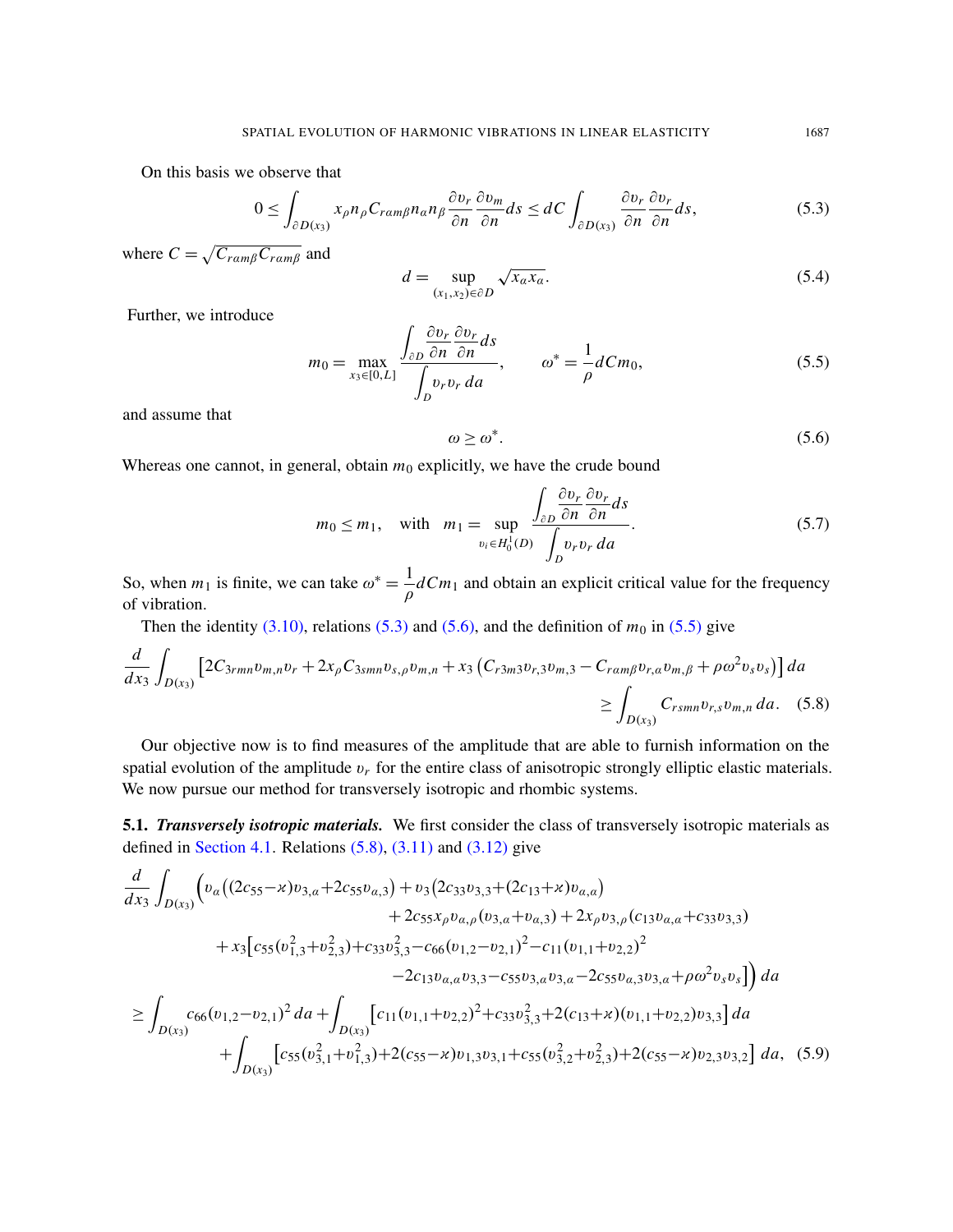<span id="page-14-0"></span>where  $x \in (0, 2c_{55})$  is a positive parameter chosen in such way to satisfy relation (4.4). Therefore, we can introduce the function

$$
\mathcal{J}_{\kappa}(x_3) = -\int_{D(x_3)} \left( v_{\alpha} \left( (2c_{55} - \kappa) v_{3,\alpha} + 2c_{55} v_{\alpha,3} \right) + v_3 \left( 2c_{33} v_{3,3} + (2c_{13} + \kappa) v_{\alpha,\alpha} \right) \right. \\ \left. + 2c_{55} \kappa_{\rho} v_{\alpha,\rho} (v_{3,\alpha} + v_{\alpha,3}) + 2\kappa_{\rho} v_{3,\rho} (c_{13} v_{\alpha,\alpha} + c_{33} v_{3,3}) \right. \\ \left. + x_3 \left[ c_{55} (v_{1,3}^2 + v_{2,3}^2) + c_{33} v_{3,3}^2 - c_{66} (v_{1,2} - v_{2,1})^2 - c_{11} (v_{1,1} + v_{2,2})^2 \right. \\ \left. - 2c_{13} v_{\alpha,\alpha} v_{3,3} - c_{55} v_{3,\alpha} v_{3,\alpha} - 2c_{55} v_{\alpha,3} v_{3,\alpha} + \rho \omega^2 v_s v_s \right] \right) da \quad (5.10)
$$

and note that relations  $(4.4)$ ,  $(4.6)$ ,  $(4.8)$  and  $(5.9)$  imply

$$
-\frac{d\mathcal{I}_x}{dx_3}(x_3) \ge \min(c_{66}, \nu_2) \int_{D(x_3)} v_{\alpha,\beta} v_{\alpha,\beta} da + \nu_2 \int_{D(x_3)} v_{3,3}^2 da + \nu_1 \int_{D(x_3)} v_{\alpha,3} v_{\alpha,3} da + \nu_1 \int_{D(x_3)} v_{3,\beta} v_{3,\beta} da
$$
  
 
$$
\ge 0.
$$
 (5.11)

Thus,  $\mathcal{I}_\varkappa(x_3)$  is a nonincreasing function with respect to  $x_3$  on [0, *L*].

Theorem 7. *Let* v*<sup>r</sup> be the amplitude of a harmonic vibration whose frequency is greater than the critical frequency*

<span id="page-14-2"></span><span id="page-14-1"></span>
$$
\omega_1^* = \frac{dm_0}{\rho} \sqrt{2c_{11}^2 + 2c_{12}^2 + (c_{11} - c_{12})^2 + 2c_{55}^2}.
$$

*Then the cross section integral*  $\mathcal{I}_x(x_3)$  *as defined by* (5.10) *is an acceptable measure of the amplitude*  $v_r$ *(that is,*  $\mathcal{I}_x(x_3) \ge 0$  *and*  $\mathcal{I}_x(x_3) = 0$  *implies that*  $v_r = 0$ *) and it satisfies the spatial decay estimate* 

$$
0 \le \mathcal{I}_\varkappa(x_3) \le \mathcal{I}_\varkappa(0) \left(1 + \frac{\beta}{\alpha} x_3\right)^{-1/\beta} \quad \text{for all } x_3 \in [0, L], \tag{5.12}
$$

*where* α *and* β *are positive constants [comput](#page-3-5)able in term[s of the](#page-14-0) elastic coefficients,* λ*, d,* ω *and* ρ*.*

*Proof.* On the basis of the end boundary condition (2.15) and relation (5.10) we deduce that  $\mathcal{I}_x(L) = 0$ , so that we have

$$
\mathcal{I}_\varkappa(x_3) \ge 0 \quad \text{for all} \quad x_3 \in [0, L]. \tag{5.13}
$$

[Thu](#page-14-0)s,  $\mathcal{I}_\chi(x_3)$  represents an acceptable measure for the amplitude  $v_r$  of the harmonic vibration.

On the other hand, by using the Schwarz and arithmetic-geometric mean inequalities, from (4.10),  $(5.4)$  and  $(5.10)$  we obtain the estimates

$$
\left| \int_{D(x_3)} \left[ v_a \left( (2c_{55} - x) v_{3,a} + 2c_{55} v_{a,3} \right) + v_3 \left( 2c_{33} v_{3,3} + (2c_{13} + x) v_{a,a} \right) \right] da \right|
$$
  
\n
$$
\leq \frac{2}{\sqrt{\lambda}} (2c_{55} + \sqrt{c_{11}c_{33}}) \int_{D(x_3)} v_{a,\beta} v_{a,\beta} da + \frac{c_{55}}{\sqrt{\lambda}} \int_{D(x_3)} v_{a,3} v_{a,3} da + \frac{c_{33}}{\sqrt{\lambda}} \int_{D(x_3)} v_{3,a}^2 da + \frac{c_{33}}{\sqrt{\lambda}} \int_{D(x_3)} v_{3,3}^2 da, \quad (5.14)
$$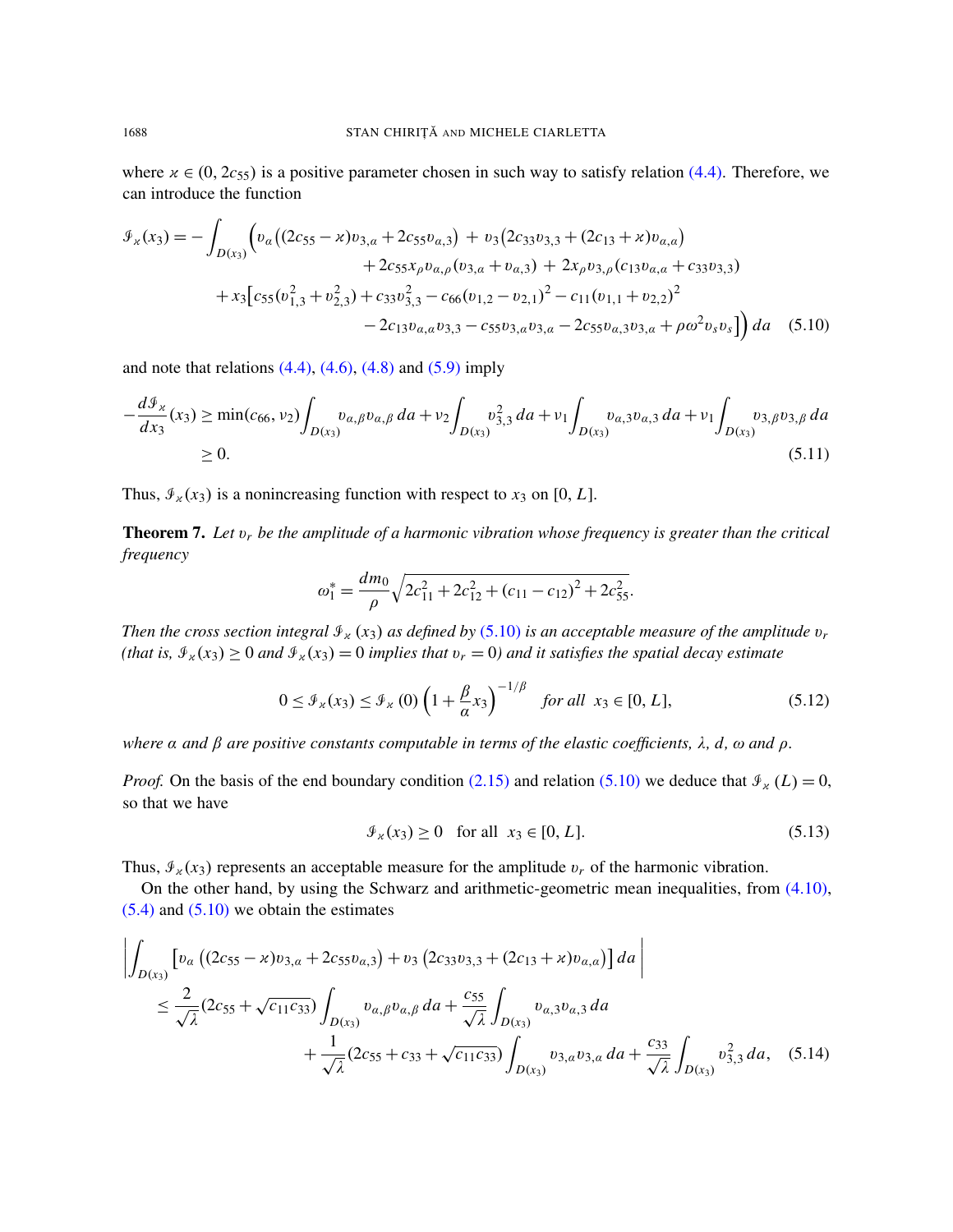$$
\left| \int_{D(x_3)} \left[ 2c_{55}x_{\rho}v_{\alpha,\rho}(v_{3,\alpha} + v_{\alpha,3}) + 2x_{\rho}v_{3,\rho}(c_{13}v_{\alpha,\alpha} + c_{33}v_{3,3}) \right] da \right|
$$
  
\n
$$
\leq d(c_{55} + 2 |c_{13}|) \int_{D(x_3)} v_{\alpha,\beta}v_{\alpha,\beta} da + 2dc_{55} \int_{D(x_3)} v_{\alpha,3}v_{\alpha,3} da
$$
  
\n
$$
+ d(2c_{55} + 2c_{33} + |c_{13}|) \int_{D(x_3)} v_{3,\alpha}v_{3,\alpha} da + 2dc_{33} \int_{D(x_3)} v_{3,\alpha}^2 da, \quad (5.15)
$$

<span id="page-15-0"></span>
$$
\left| \int_{D(x_3)} \left[ c_{55}(v_{1,3}^2 + v_{2,3}^2) + c_{33}v_{3,3}^2 - c_{66}(v_{1,2} - v_{2,1})^2 - c_{11}(v_{1,1} + v_{2,2})^2 \right. \right. \\ \left. - 2c_{13}v_{\alpha,\alpha}v_{3,3} - c_{55}v_{3,\alpha}v_{3,\alpha} - 2c_{55}v_{\alpha,3}v_{3,\alpha} + \rho\omega^2 v_s v_s \right] da \right|
$$
  

$$
\leq \left( \max(c_{11}, c_{66}) + 2|c_{13}| + \frac{\rho\omega^2}{\lambda} \right) \int_{D(x_3)} v_{\alpha,\beta}v_{\alpha,\beta} da + 2c_{55} \int_{D(x_3)} v_{\alpha,3}v_{\alpha,3} da + \left( 2c_{55} + \frac{\rho\omega^2}{\lambda} \right) \int_{D(x_3)} v_{3,\alpha}v_{3,\alpha} da + (c_{33} + |c_{13}|) \int_{D(x_3)} v_{3,3}^2 da. \quad (5.16)
$$

<span id="page-15-1"></span>Therefore, if we use the estimates  $(5.14)$ – $(5.16)$  in  $(5.10)$  and then use  $(5.11)$ , we obtain the differential inequality

$$
|\mathcal{J}_\varkappa(x_3)| \le -(\alpha + \beta x_3) \frac{d\mathcal{J}_\varkappa}{dx_3}(x_3) \quad \text{for all } x_3 \in [0, L],
$$
 (5.17)

where

$$
\alpha = \max \left\{ \frac{1}{\min(c_{66}, \nu_2)} \left[ \left( \frac{4}{\sqrt{\lambda}} + d \right) c_{55} + \frac{2}{\sqrt{\lambda}} \sqrt{c_{11} c_{33}} + 2d |c_{13}| \right], \frac{1}{\nu_1} \left[ 2 \left( \frac{1}{\sqrt{\lambda}} + d \right) c_{55} + \left( \frac{1}{\sqrt{\lambda}} + 2d \right) c_{33} + \frac{1}{\sqrt{\lambda}} \sqrt{c_{11} c_{33}} + d |c_{13}| \right], \frac{1}{\nu_1} \left( \frac{1}{\sqrt{\lambda}} + 2d \right) c_{55}, \frac{1}{\nu_2} \left( \frac{1}{\sqrt{\lambda}} + 2d \right) c_{33} \right\}, \quad (5.18)
$$

$$
\beta = \max \left\{ \frac{1}{\min (c_{66}, \nu_2)} \Big( \max(c_{11}, c_{66}) + 2 |c_{13}| + \frac{\rho \omega^2}{\lambda} \Big), \frac{1}{\nu_1} \Big( 2c_{55} + \frac{\rho \omega^2}{\lambda} \Big), \frac{2c_{55}}{\nu_1}, \frac{c_{33} + |c_{13}|}{\nu_2} \right\}. \quad (5.19)
$$

To integrate the differential inequality (5.17) we write it in the form

$$
\frac{d\mathcal{I}_x}{dx_3}(x_3) + \frac{d}{dx_3} \left( \int_0^{x_3} \frac{1}{\alpha + \beta t} dt \right) \mathcal{I}_x(x_3) \le 0 \quad \text{for all } x_3 \in [0, L], \tag{5.20}
$$

which, multiplied by  $exp(\int_0^{x_3} dt/(\alpha + \beta t))$  and then integrated with [respe](#page-13-3)ct to *x*<sub>3</sub>, gives the estimate  $(5.12).$  $(5.12).$ 

5.2. *Rhombic materials.* For a rhombic material, we proceed similarly. Relation (5.8) combined with (3.11) and (3.12) gives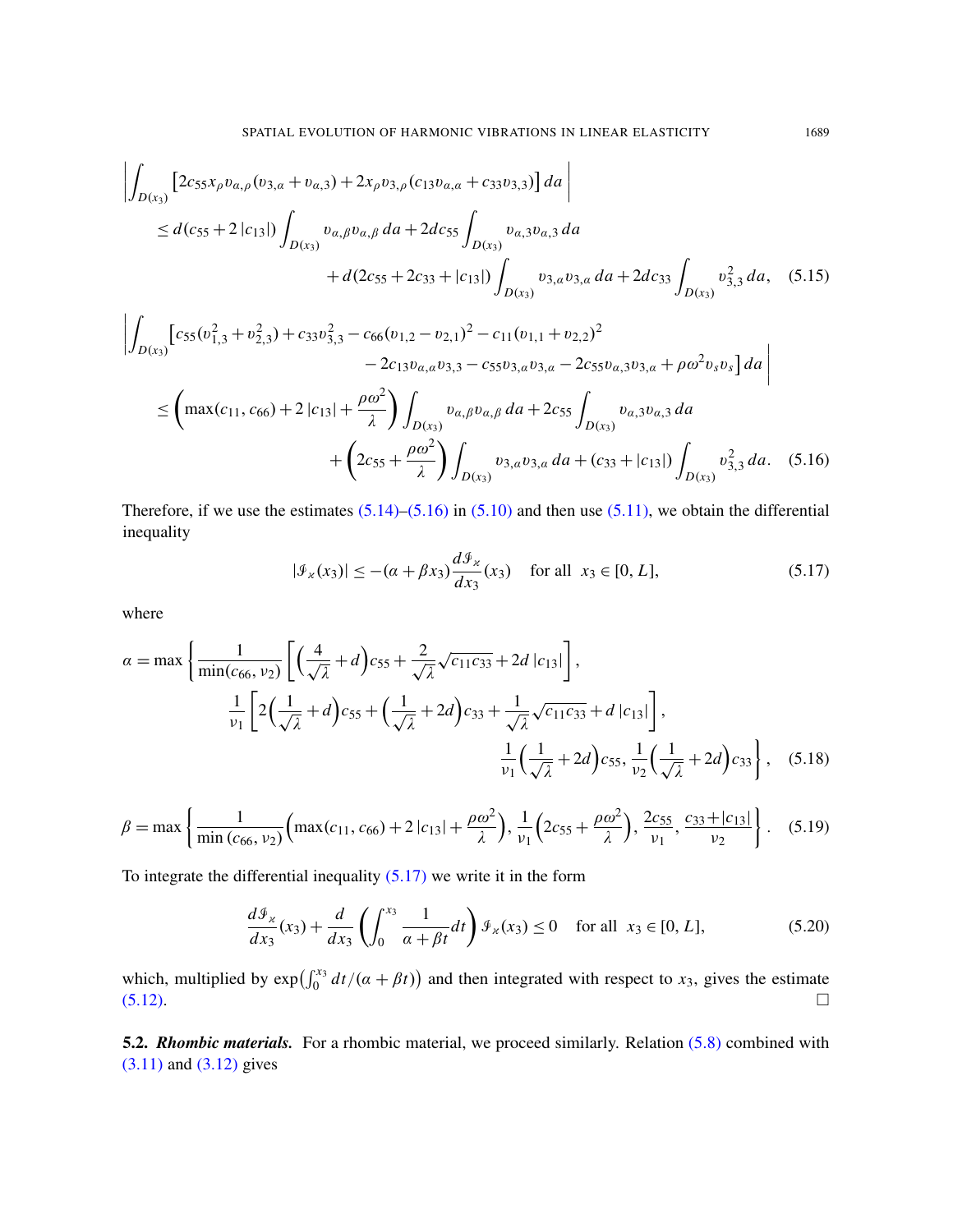$$
-\frac{d}{dx_3}\mathcal{J}_\varkappa(x_3)
$$
\n
$$
\geq \int_{D(x_3)} (c_{11}v_{1,1}^2 + c_{22}v_{2,2}^2 + c_{33}v_{3,3}^2 + 2(c_{12} + \varkappa_3)v_{1,1}v_{2,2} + 2(c_{13} + \varkappa_2)v_{1,1}v_{3,3} + 2(c_{23} + \varkappa_1)v_{2,2}v_{3,3}) da
$$
\n
$$
+ \int_{D(x_3)} (c_{66}v_{1,2}^2 + c_{66}v_{2,1}^2 + 2(c_{66} - \varkappa_3)v_{1,2}v_{2,1}) da + \int_{D(x_3)} (c_{55}v_{3,1}^2 + c_{55}v_{1,3}^2 + 2(c_{55} - \varkappa_2)v_{1,3}v_{3,1}) da
$$
\n
$$
+ \int_{D(x_3)} (c_{44}v_{3,2}^2 + c_{44}v_{2,3}^2 + 2(c_{44} - \varkappa_1)v_{2,3}v_{3,2}) da, \quad (5.21)
$$

where  $x_1, x_2, x_3$  satisfy the conditions requested in Section 4.2 and we have introduced the function

$$
\mathcal{J}_{\kappa}(x_{3}) = -\int_{D(x_{3})} \left( v_{1} \left( (2c_{55} - x_{2})v_{3,1} + 2c_{55}v_{1,3} \right) + v_{2} \left( (2c_{44} - x_{1})v_{3,2} + 2c_{44}v_{2,3} \right) \right. \\
\left. + v_{3} \left( (2c_{13} + x_{2})v_{1,1} + (2c_{23} + x_{1})v_{2,2} + 2c_{33}v_{3,3} \right) + 2c_{55}x_{\rho}v_{1,\rho}(v_{3,1} + v_{1,3}) \right. \\
\left. + 2c_{44}x_{\rho}v_{2,\rho}(v_{3,2} + v_{2,3}) + 2x_{\rho}v_{3,\rho}(c_{13}v_{1,1} + c_{23}v_{2,2} + c_{33}v_{3,3}) \right. \\
\left. + x_{3} \left[ c_{55}v_{1,3}^{2} + c_{44}v_{2,3}^{2} + c_{33}v_{3,3}^{2} - c_{66}(v_{1,2} + v_{2,1})^{2} \right. \\
\left. - (c_{11}v_{1,1}^{2} + c_{22}v_{2,2}^{2} + 2c_{12}v_{1,1}v_{2,2} + c_{55}v_{3,1}^{2} + c_{44}v_{3,2}^{2}) + \rho \omega^{2}v_{s}v_{s} \right] \right) da. \quad (5.22)
$$

Now (4.26)–(4.29) and (5.21) give

$$
-\frac{d\mathcal{J}_x}{dx_3}(x_3) \ge \int_{D(x_3)} (\xi_4(v_{1,1}^2 + v_{2,2}^2) + \xi_3(v_{1,2}^2 + v_{2,1}^2) + \xi_1 v_{3,2}^2 + \xi_2 v_{3,1}^2) \, da + \int_{D(x_3)} (\xi_1 v_{2,3}^2 + \xi_2 v_{1,3}^2 + \xi_4 v_{3,3}^2) \, da
$$
  
 
$$
\ge 0;
$$
 (5.23)

hence  $\mathcal{J}_\chi(x_3)$  is a nonincreasing function with respect to  $x_3$  on [0, *L*]. Moreover, by means of the end condition (2.15) and relation (5.22) we obtain  $\mathcal{J}_\varkappa(L) = 0$  and hence  $\mathcal{J}_\varkappa(x_3) \ge 0$  for [all](#page-11-2)  $x_3 \in [0, L]$ , that is  $\mathcal{J}_{\chi}(x_3)$  is a measure of the amplitude of the harmonic vibration.

By using the Schwarz and arithmetic-geometric mean inequalities and with the aid of (4.10), (4.40) and  $(5.4)$ , we obtain

$$
\left| \int_{D(x_3)} \left( v_1 \left( (2c_{55} - x_2) v_{3,1} + 2c_{55} v_{1,3} \right) + v_2 \left( (2c_{44} - x_1) v_{3,2} + 2c_{44} v_{2,3} \right) \right. \\ \left. + v_3 \left( (2c_{13} + x_2) v_{1,1} + (2c_{23} + x_1) v_{2,2} + 2c_{33} v_{3,3} \right) \right) da \right|
$$
\n
$$
\leq \frac{1}{\sqrt{\lambda}} \int_{D(x_3)} \left[ \left( 3c_{55} + \sqrt{c_{11}c_{33}} \right) v_{1,1}^2 + \left( 3c_{44} + \sqrt{c_{22}c_{33}} \right) v_{2,2}^2 + 2c_{55} v_{1,2}^2 + 2c_{44} v_{2,1}^2 \right. \\ \left. + \left( c_{33} + c_{44} + 2c_{55} + \sqrt{c_{11}c_{33}} + \sqrt{c_{22}c_{33}} \right) v_{3,1}^2 \right. \\ \left. + \left( c_{33} + 2c_{44} + c_{55} + \sqrt{c_{11}c_{33}} + \sqrt{c_{22}c_{33}} \right) v_{3,2}^2 + c_{55} v_{1,3}^2 + c_{44} v_{2,3}^2 + c_{33} v_{3,3}^2 \right] da, \quad (5.24)
$$
\n
$$
\left| \int_{D(x_3)} \left( 2c_{55} x_{\rho} v_{1,\rho} (v_{3,1} + v_{1,3}) + 2c_{44} x_{\rho} v_{2,\rho} (v_{3,2} + v_{2,3}) + 2x_{\rho} v_{3,\rho} (c_{13} v_{1,1} + c_{23} v_{2,2} + c_{33} v_{3,3}) \right) da \right|
$$
\n
$$
\leq d \int_{D(x_3)} \left[ \left( c_{55} + |c_{13}| \right) v_{1,1}^2 + \left( c_{44} + |c_{23}| \right) v_{2,2}^2 + c_{55} v_{1,2}^2 + c_{44} v_{2,1}^2 + \left( c_{33} +
$$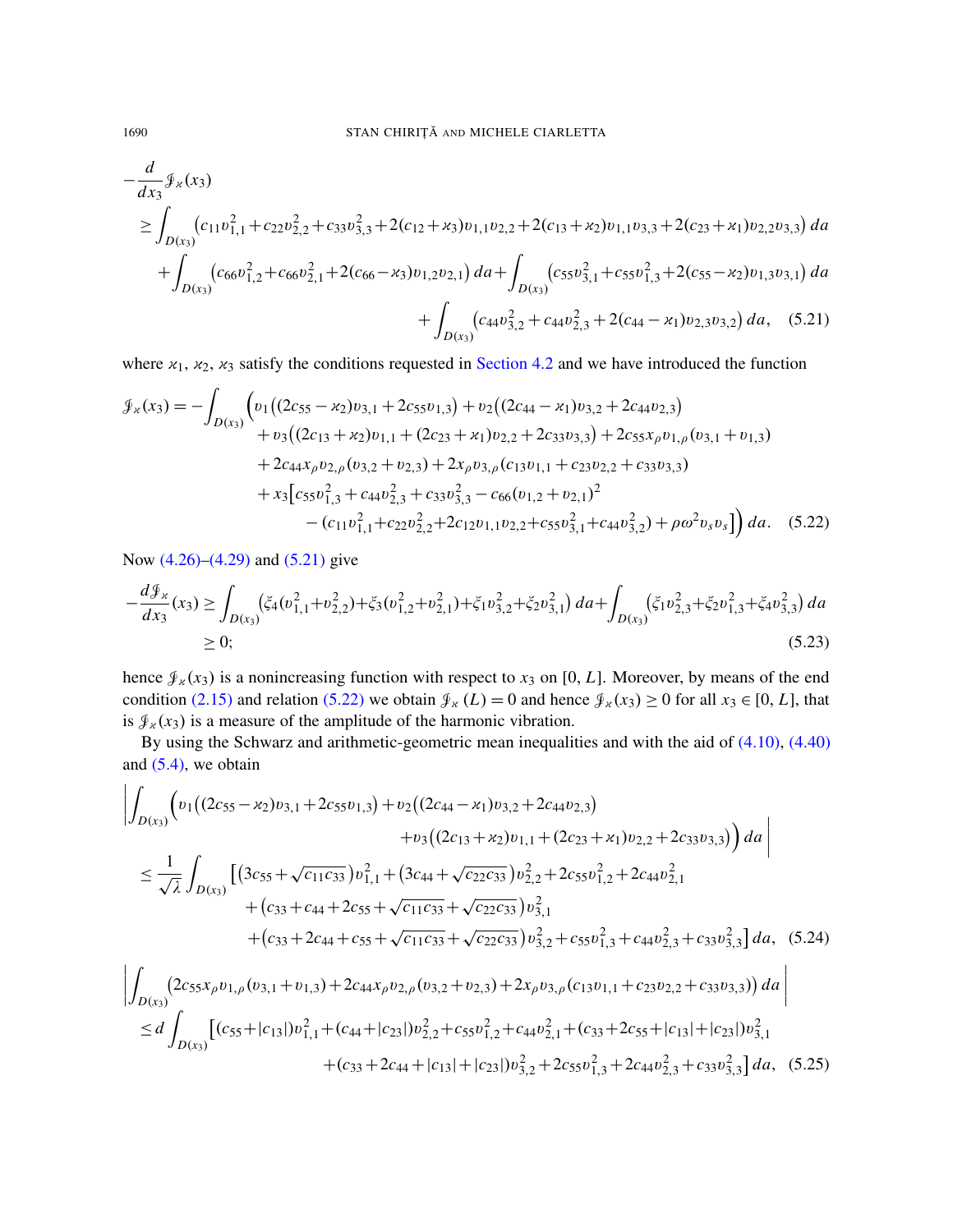<span id="page-17-0"></span>
$$
\left| \int_{D(x_3)} \left[ c_{55} v_{1,3}^2 + c_{44} v_{2,3}^2 + c_{33} v_{3,3}^2 - c_{66} (v_{1,2} + v_{2,1})^2 - (c_{11} v_{1,1}^2 + c_{22} v_{2,2}^2 + 2c_{12} v_{1,1} v_{2,2} + c_{55} v_{3,1}^2 + c_{44} v_{3,2}^2) + \rho \omega^2 v_s v_s \right] da \right|
$$
  
\n
$$
\leq \int_{D(x_3)} \left[ \left( c_{11} + |c_{12}| + \frac{\rho \omega^2}{\lambda} \right) v_{1,1}^2 + \left( c_{22} + |c_{12}| + \frac{\rho \omega^2}{\lambda} \right) v_{2,2}^2 + \left( 2c_{66} + \frac{\rho \omega^2}{\lambda} \right) (v_{1,2}^2 + v_{2,1}^2) + \left( c_{55} + \frac{\rho \omega^2}{\lambda} \right) v_{3,1}^2 + \left( c_{44} + \frac{\rho \omega^2}{\lambda} \right) v_{3,2}^2 + c_{55} v_{1,3}^2 + c_{44} v_{2,3}^2 + c_{33} v_{3,3}^2 \right] da. \quad (5.26)
$$

To conclude, we obtain from  $(5.22)$ – $(5.26)$  a first order differential inequality of type  $(5.17)$ , where now we have

$$
\alpha = \max \left\{ \frac{1}{\xi_4} \left( \frac{1}{\sqrt{\lambda}} \left( 3c_{55} + \sqrt{c_{11}c_{33}} \right) + d \left( c_{55} + |c_{13} | \right) \right), \frac{1}{\xi_3} c_{55} \left( \frac{2}{\sqrt{\lambda}} + d \right), \frac{1}{\xi_3} c_{44} \left( \frac{2}{\sqrt{\lambda}} + d \right),
$$
  
\n
$$
\frac{1}{\xi_4} \left( \frac{1}{\sqrt{\lambda}} \left( 3c_{44} + \sqrt{c_{22}c_{33}} \right) + d \left( c_{44} + |c_{23} | \right) \right), \frac{1}{\xi_2} c_{55} \left( \frac{1}{\sqrt{\lambda}} + 2d \right), \frac{1}{\xi_1} c_{44} \left( \frac{1}{\sqrt{\lambda}} + 2d \right),
$$
  
\n
$$
\frac{1}{\xi_2} \left( \frac{1}{\sqrt{\lambda}} \left( c_{44} + 2c_{55} + c_{33} + \sqrt{c_{11}c_{33}} + \sqrt{c_{22}c_{33}} \right) + d \left( c_{33} + 2c_{55} + |c_{13}| + |c_{23}| \right) \right),
$$
  
\n
$$
\frac{1}{\xi_1} \left( \frac{1}{\sqrt{\lambda}} \left( 2c_{44} + c_{55} + c_{33} + \sqrt{c_{11}c_{33}} + \sqrt{c_{22}c_{33}} \right) + d \left( c_{33} + 2c_{44} + |c_{13}| + |c_{23}| \right) \right),
$$
  
\n
$$
\frac{1}{\xi_4} c_{33} \left( \frac{1}{\sqrt{\lambda}} + d \right) \right\}, \quad (5.27)
$$
  
\n
$$
\beta = \max \left\{ \frac{1}{\xi} \left( c_{11} + |c_{12}| + \frac{\rho \omega^2}{2} \right), \frac{1}{\xi} \left( c_{22} + |c_{12}| + \frac{\rho \omega^2}{2} \right), \frac{1}{\xi} \left( 2c_{66} + \frac{\rho \omega^2}{2} \right),
$$

$$
\beta = \max \left\{ \frac{1}{\xi_4} \left( c_{11} + |c_{12}| + \frac{\rho \omega^2}{\lambda} \right), \frac{1}{\xi_4} \left( c_{22} + |c_{12}| + \frac{\rho \omega^2}{\lambda} \right), \frac{1}{\xi_3} \left( 2c_{66} + \frac{\rho \omega^2}{\lambda} \right), \frac{1}{\xi_4} \left( c_{44} + \frac{\rho \omega^2}{\lambda} \right), \frac{1}{\xi_4} c_{33} \right\}. \tag{5.28}
$$

Therefore, the spatial evolution of the amplitude is described by the estimate (5.12), where  $\alpha$  and  $\beta$ are given now by relations  $(5.27)$  and  $(5.28)$  and  $\omega_1^*$  $j_1^*$  is replaced by

$$
\omega_2^* = \frac{dm_0}{\rho} \sqrt{c_{11}^2 + c_{22}^2 + c_{44}^2 + c_{55}^2 + 2c_{12}^2 + 4c_{66}^2}.
$$
\n(5.29)

The analysis of this section can be extended to a semi-infinite cylinder using the procedure developed at the end of the above section.

#### 6. Concluding remarks

We have addressed some exponential and algebraic spatial estimates for describing how the amplitude of a harmonic vibration evolves in an anisotropic elastic cylinder. The discussion is based on the assumption regarding the strong ellipticity of the elasticity tensor. This hypothesis allows us to obtain results valid for [a very large c](#page-19-1)lass of anisotropic elastic materials, including auxetic materials (which, having a negative Poisson's ratio or negative stiffness, expand laterally when stretched in contrast to ordinary materials; see [Park and Lakes 2007], for example).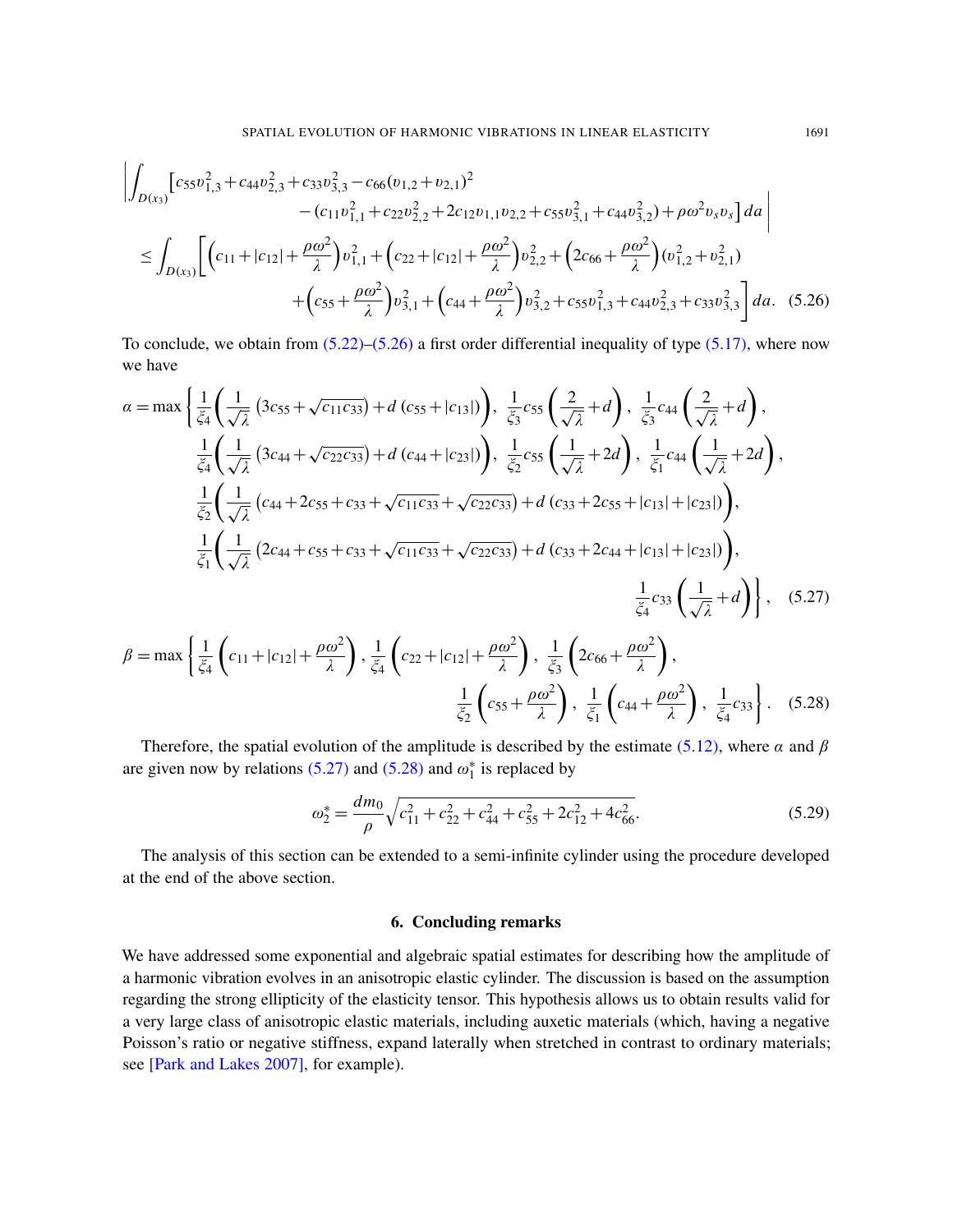Ex[ponent](#page-8-1)[ial spat](#page-8-3)i[al deca](#page-11-0)y e[stimate](#page-11-1)s are predicted for harmonic vibrations whose frequency is lower than a certain critical value, as defined by relations  $(4.11)$  and  $(4.34)$ , for example. However, as we can see from relations  $(4.15)$ ,  $(4.16)$ ,  $(4.37)$  [and](#page-14-2)  $(4.38)$ , these estimates fall to give information regarding the spatial evolution for harmonic vibrations with frequency close to the critical [value.](#page-13-2)

On the other hand, the algebraic spatial estimate  $(5.12)$  proves how the spatial behavior evolves in the case of harmonic vibrations with frequency greater than the critical value  $\omega^*$  as defined in (5.5).

The extent to which our present results cover the entire range of frequencies remains open question.

#### Acknowledgement

<span id="page-18-3"></span>The authors are very grateful to the reviewers for useful observations that led improvements in the paper.

#### References

- <span id="page-18-15"></span><span id="page-18-4"></span>[Boley 1955] B. A. Boley, "Application of Saint-Venant's principle in dynamical problems", *J. Appl. Mech.* (*ASME*) 22 (1955), 204–206.
- <span id="page-18-8"></span>[Boley 1960] B. A. Boley, "On a dynamical Saint Venant principle", *J. Appl. Mech.* (*ASME*) 27 (1960), 74–78.
- [Chiriță 2006] S. Chiriță, "On the stron[g ellipticity condition for transversely isotropic linearly elastic solids",](http://dx.doi.org/10.1016/S0997-7538(99)00121-7) An. Științ. Univ. *Al. I. Cuza Ias,i. Mat.* (*N.S.*) 52:2 (2006), 245–250.
- <span id="page-18-13"></span>[Chirită and Ciarletta 1999] S. Chirită and M. Ciarletta, ["Time-weighted surface power function method for th](http://dx.doi.org/10.1007/s10659-006-9081-1)e study of spatial behaviour in dynamics of continua", *Eur. J. Mech. A Solids* 18:5 (1999), 915–933.
- <span id="page-18-12"></span>[Chirită and Ciarletta 2006] S. Chirită and M. Ciarletta, ["Spatial estimates for the constrained anisotropic elas](http://dx.doi.org/10.1002/mma.894)tic cylinder", *J. Elasticity* 85:3 (2006), 189–213.
- <span id="page-18-10"></span>[Chirită and Ciarletta 2008] S. Chirită and M. Ciarletta, ["On the structural stability of thermoelastic m](http://dx.doi.org/10.1007/BF00041790)odel of porous media", *Math. Methods Appl. Sci.* 31:1 (2008), 19–34.
- <span id="page-18-11"></span>[Chiriță and Quintanilla 1996] S. Chiriță and R. Quintanilla, ["On Saint-Venant's princip](http://dx.doi.org/10.1098/rspa.2006.1695)le in linear elastodynamics", *J. Elasticity* 42:3 (1996), 201–215.
- <span id="page-18-14"></span>[Chiriță et al. 2006] S. Chiriță, M. Ciarletta, and B. Straughan, ["Structural stability in porous elasticity",](http://dx.doi.org/10.1007/s10659-006-9096-7) Proc. R. Soc. Lond. A 462:2073 (2006), 2593–2605.
- <span id="page-18-5"></span>[Chirită et al. 2007] S. Chirită, A. Danescu, and M. Ciarletta, ["On the strong ellipticity of the](http://dx.doi.org/10.1007/BF00049455) anisotropic linearly elastic materials", *J. Elasticity* 87:1 (2007), 1–27.
- <span id="page-18-6"></span>[Flavin and Knops 1987] J. N. Flavin and R. J. Knops, "Some spatial decay estimates in continuum dynamics", *J. Elasticity* 17:3 (1987), 249–264.
- <span id="page-18-7"></span>[Flavin et al. 1990] J. N. Flavin, R. J. Knops, and L. E. Payne, "Energy bounds in dynamical problems for a semi-infinite elastic beam", pp. 101–111 in *Elasticity: mathematical methods and applications*, edited by G. Eason and R. W. Ogden, Horwood, Chichester, 1990.
- <span id="page-18-1"></span>[Gurtin 1972] M. E. Gurtin, "The linear theory of elasticity", pp. 1–295 in *Mechanics of solids*, edited by C. Truesdell, Handbuch der Physik VIa/2, Springer, Berlin, 1972.
- <span id="page-18-2"></span>[Horgan 1989] C. O. Horgan, "Recent developments concerning Saint-Venant's principle: an update", *Appl. Mech. Rev.* 42:11-1 (1989), 295–303.
- <span id="page-18-0"></span>[Horgan 1996] C. O. Horgan, "Recent develop[ments concerning Saint-Venant's principle: a second update",](http://dx.doi.org/10.1016/S0065-2156(08)70244-8) *Appl. Mech. Rev.* 49 (1996), S101–S111.
- <span id="page-18-9"></span>[Horgan and Knowles 1983] C. O. Horgan and J. K. Knowles, "Recent developments concerning Saint-Venant's principle", *Adv. Appl. Mech.* 23 (1983), 179–269.
- [Knops 1991] R. J. Knops, "Spatial decay estimates in the vibrating anisotropic elastic beam", pp. 192–203 in *Waves and stability in continuous media* (Sorrento, 1989), edited by S. Rionero, Series on Advances in Mathematics for Applied Science 4, World Scientific, River Edge, NJ, 1991.